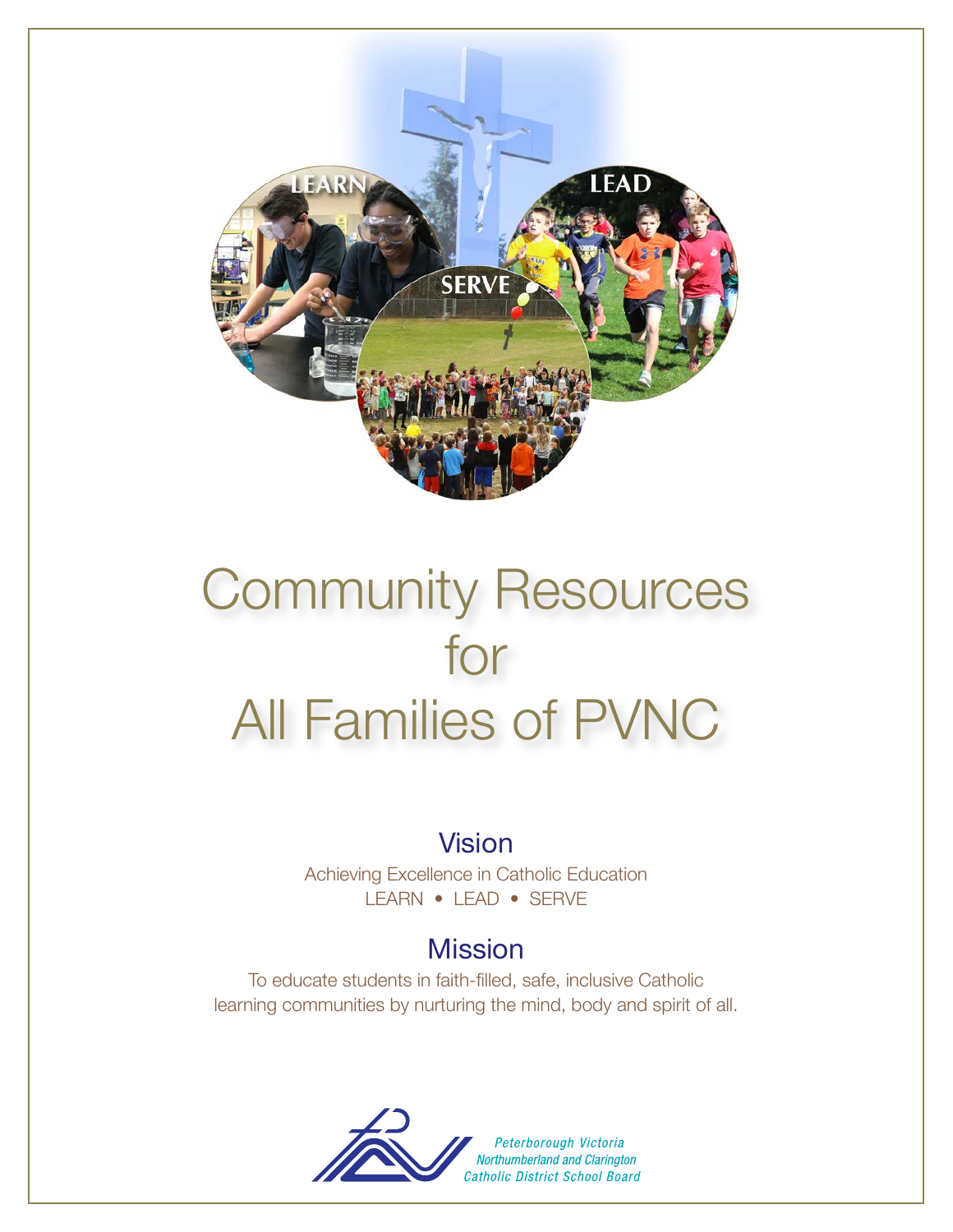# **Resources – Peterborough City & County**

### **CRisis suPPoRt**

### **Youthline**

<youthline.ca> Text or call (647) 694-4275. To chat online, visit their website. Description: Confidential, non-judgemental and informed peer support for students who identify as LGBTQ+. Telephone, text and chat services available Sunday to Friday, 4pm-9:30pm.

### **Kids Help Phone**

<kidshelpphone.ca> (800) 668-6868 Text: 686868 Description: Confidential 24/7 national support service offering professional counselling, information and referrals, as well as volunteer-led, text-based support in English and French.

### **4 County Crisis**

(705) 745-6484 or (866) 995-9933 Description: Confidential 24-hour crisis support.

### **ONTX - Ontario Online & Text Crisis Services**

(800) 452-0688

Text 258258 or for online services:<distresscentredurham.com/ontario-online-text-crisis-services> Description: Available 2pm-2am. Safe, confidential, one-on-one conversation with a highly trained empathic responder is available from your computer, web-based device or phone.

### **Peterborough Regional Health Centre - Emergency Room**

### **Telehealth Ontario**

(866) 797-0000 Description: 24/7 access to a Nurse.

### **Kawartha sexual Assault Centre (KsAC)**

24-hour Crisis Support line: (866) 298-7778 Text: (705) 710-5234 Description: Provides support to anyone affected by sexual and/or gender-based violence.

### **YWCA Peterborough Haliburton**

Support and Crisis Line (800) 461-7656 or text (705) 991-0110 Description: Shelter staff are available 24/7 to provide support, risk assessments and safety planning for women, and any guidance or information for anyone supporting women in their lives, who are experiencing violence.

### **Assaulted Women's Helpline**

Crisis line (866) 863-0511, TTY (866) 863-7868 <awhl.org> Description: Available to all women who have experienced abuse.

### **LYNX**

24-hour crisis line (866) 990-9956 Description: Early psychosis intervention program.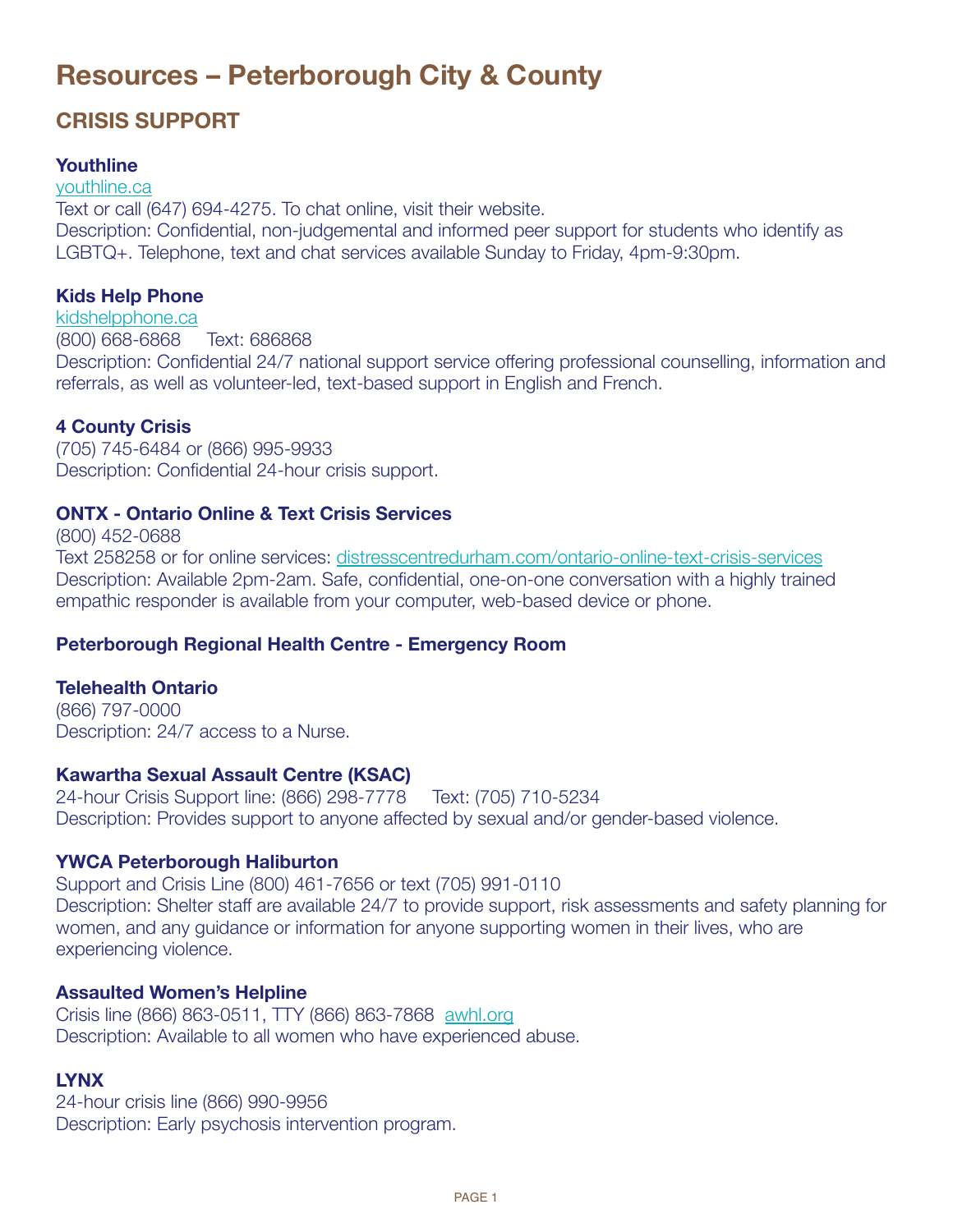### **310 CoPE**

Toll free: 1 (855) 310-COPE (2673) or TTY: 1 (866) 323-7785

Description: Specialized after-hours crisis support and referrals for children, youth and families. Must be calling with concerns regarding a child/youth under the age of 18. Parents/guardians are welcome to call with or without their child/youth present.

### **PRioRitY REsPoNsE**

### **Community Response Team - Peterborough Youth Services**

(705) 743-1681 <pysonline.ca> Access Criteria: 0-18, and their families. Self-referral. School-referral. Description: For youth who need more immediate supports or who are in crisis. Services are mobile, responsive (within 24-72 hours of referral) and can travel to schools to meet with youth.

### **Victim services Peterborough City**

(705) 876-1122 ext. 268 <peterboroughpolice.com/en/learn/victim-services.aspx> Access Criteria: All ages. Self-referral. Have experienced harm due to crime or tragic circumstances. Description: Support can include a breadth of options pursuant to helping someone heal. Services can be accessed even if the individual chooses not to press charges. If there is police involvement, police can contact Victim Services 24/7 to request support.

### **Victims services Peterborough Northumberland**

(888) 822-7729 <victimservicespn.ca>

Access Criteria: All ages. Self-referral. Have experienced harm due to crime or tragic circumstances. Description: Support can include a breadth of options pursuant to helping someone heal. The individual is not required to report the crime to police in order to receive support. If police are involved, they can access Victim Services staff 24/7.

### **MENtAL HEALtH**

### **Niijkiwendidaa Anishnaabekwewag services Circle**

(705) 741-0900 (800) 663-2696 <niijki.com> Access Criteria: Indigenous women and children (do not need formal status). Description: Counselling and healing services for women and their families. Short-term and long-term counselling is available.

### **Nogojiwanong Friendship Centre**

(705) 775-0387 <nogofc.ca> Access Criteria: Indigenous (do not need formal status). Self-referral. Description: Provides culturally appropriate addictions and mental health supports.

### **Peterborough Youth services - Clinical Counselling**

(705) 743-1681 <pysonline.ca>

Access Criteria: 10-18. Self-referral.

Description: Provides youth-centered clinical counselling services to young people ages 10-18. This can be done individually and/or in family sessions, depending on the identified needs of the young person.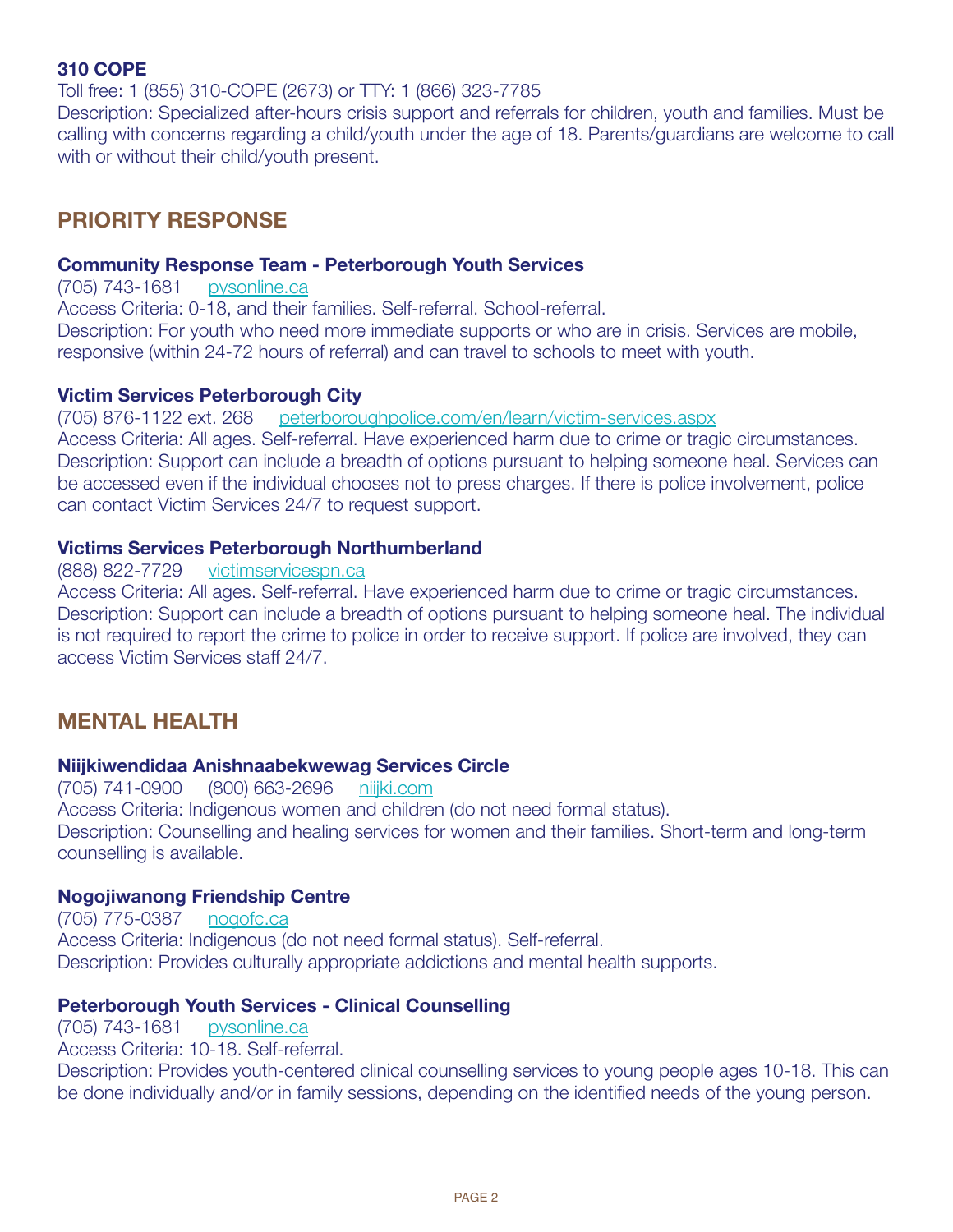### **Family and Youth Clinic - PRHC**

(705) 876-5114

Access Criteria: 0-17. Referral by a medical practitioner.

Description: A multidisciplinary team providing a wide variety of mental health services to children, youth and their families. If the young person is without a family physician or pediatrician, a visit can be made to a walk-in clinic or the POP Clinic at PRHC to request an assessment and referral.

### **Eating Disorder Clinic - PRHC**

Access Criteria: All ages. Referrals from medical professionals or self. If self-referring, the form and instructions for submission are available on the website at: <prhc.on.ca/healthcare-services/mental-health-addictions/eating-disorder-clinic> Description: Provides outpatient services to anyone experiencing any form of disordered eating.

### **Kinark Child and Family services**

(888) 454-6275 <kinark.on.ca> Access Criteria: 0-18. Self-referral by contacting Central Intake. Description: Children's mental health agency offering a variety of services.

### **CMHA - Canadian Mental Health Association**

(705) 748-6711 <cmhahkpr.ca> Access Criteria: 18+. Self-referral. Description: A variety of services to address mental health needs, including case management.

### **LYNX**

(705) 876-5071 (866) 990-9956 <lynxtracks.ca>

Access Criteria: 14-35. Experiencing a first episode of psychosis.

Description: An early psychosis intervention program that helps people who are experiencing a first episode of psychosis get their lives back on track and stay well. They work with individuals and families to identify challenges and develop an individualized treatment plan.

### **Women's Healthcare Centre**

### (705) 743-4132

Access Criteria: Self-referral. Some services available for all ages and genders. Receptionist will help determine if this is the appropriate service for the person calling.

Description: Focused primarily on women but some services are provided to people of all ages and genders, depending on the service required. A wide variety of healthcare services are available that are focused on providing information, support, counselling and treatment to help women prevent health problems and cope with any presenting problems in ways that are informed, person-focused and trauma-informed.

### **Kawartha sexual Assault Centre (KsAC)**

(705) 748-5901 <kawarthasexualassaultcentre.com>

Access criteria: 16+ for full service access, ages 12-15 limited services available determined case-bycase. Self-referral.

Description: Provides support to anyone affected by sexual and/or gender-based violence and harm through individual counselling, psychoeducational and therapeutic groups and workshops, advocacy and accompaniment services, crisis support, peer supports, prevention education and professional training.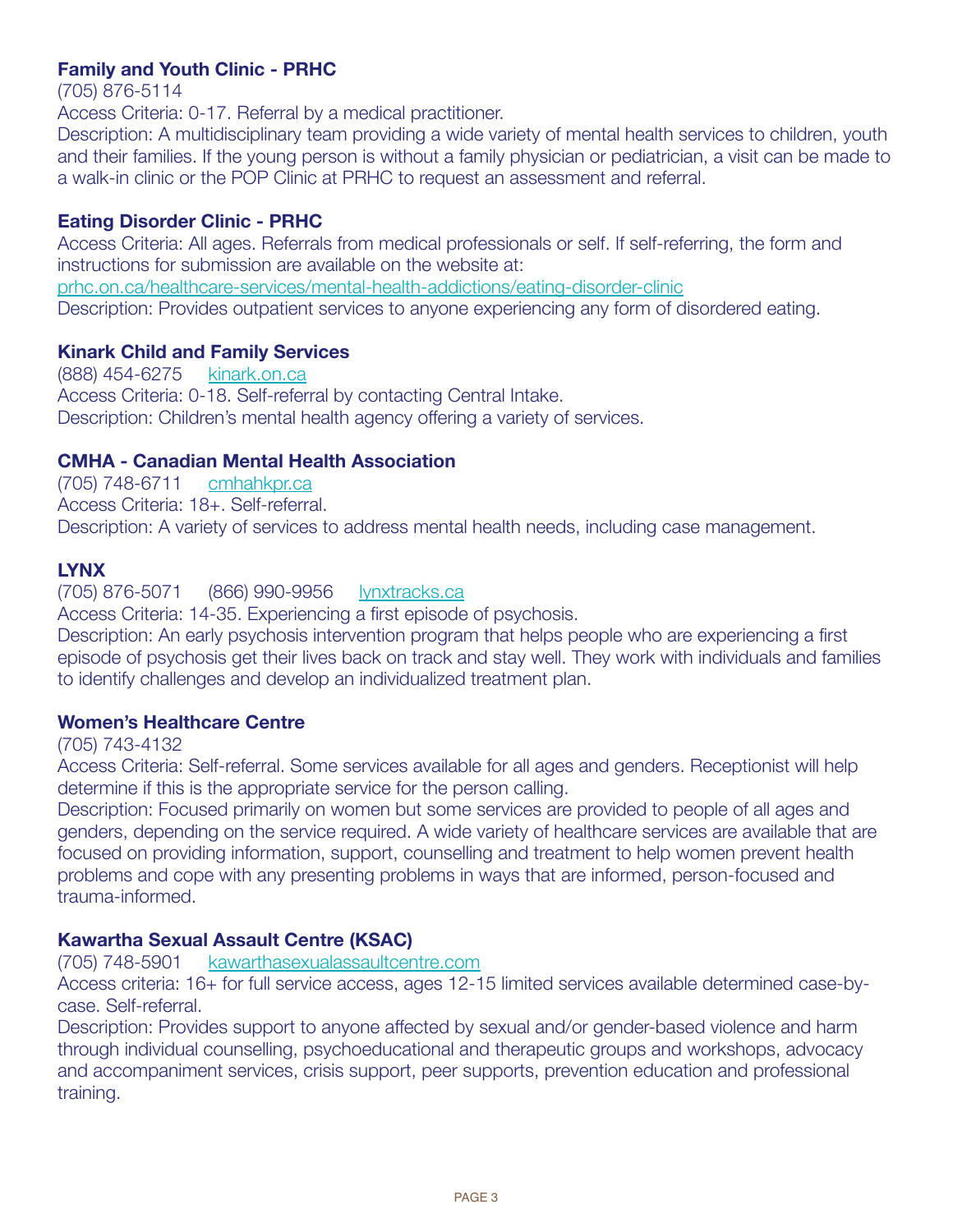### **PRHC Mental Health and Addiction supports**

<prhc.on.ca/healthcare-services/mental-health-addictions>

Access Criteria: variety of ages, most services require referral from a medical professional. Description: Provides an array of outpatient and inpatient mental health and addiction supports to individuals and, when appropriate, their families.

### **Community Counselling and Resource Centre (CCRC)**

(705) 742-4258 <ccrc-ptbo.com>

Access criteria: 18+, with some group options for youth in specific circumstances. Self-referral. Description: Professional counselling services for individuals, couples and families. A suite of group counselling options are also available.

### **talk Now: Mental Health and Addictions Virtual Clinic**

(705) 876-5826

Access Criteria: All ages. Children under 12 will have parent accompaniment and, if joint custody is an issue, both parents will be required to consent to service.

Description: Call Monday, Tuesday, Thursday and Friday from 8:30-12 to be connected with a mental health professional. Evening appointments available upon request. Rapid access model (might have to wait a few days after phoning before there is an available appointment time).

### **ADDiCtioN**

### **Nogojiwanong Friendship Centre**

(705) 775-0387 <nogofc.ca> Access Criteria: Indigenous (do not need formal status). Self-referral. Description: Provides culturally appropriate addictions and mental health support.

### **Fourcast**

(705) 876-1292 or (800) 461-1909

Access Criteria: All ages. Self-referral.

Description: Provides support for individuals and family members with alcohol, drug or gambling-related problems through a number of programming options. Individual treatment paths will be determined in consultation with the person accessing services.

### **Alcoholics Anonymous Kawartha District 86**

(705) 745-6111 <peterboroughaa.org> Access Criteria: All ages. Self-referral. Concerned about their relationship with alcohol. Description: Anonymous peer support model to assist those struggling with alcohol use, abuse and/or addiction.

### **Narcotics Anonymous Peterborough**

(888)811-3887 <orscna.org> Access Criteria: All ages. Self-referral. Concerned about their relationship with substances. Description: Anonymous peer support model to assist those struggling with substance use, abuse and/or addiction.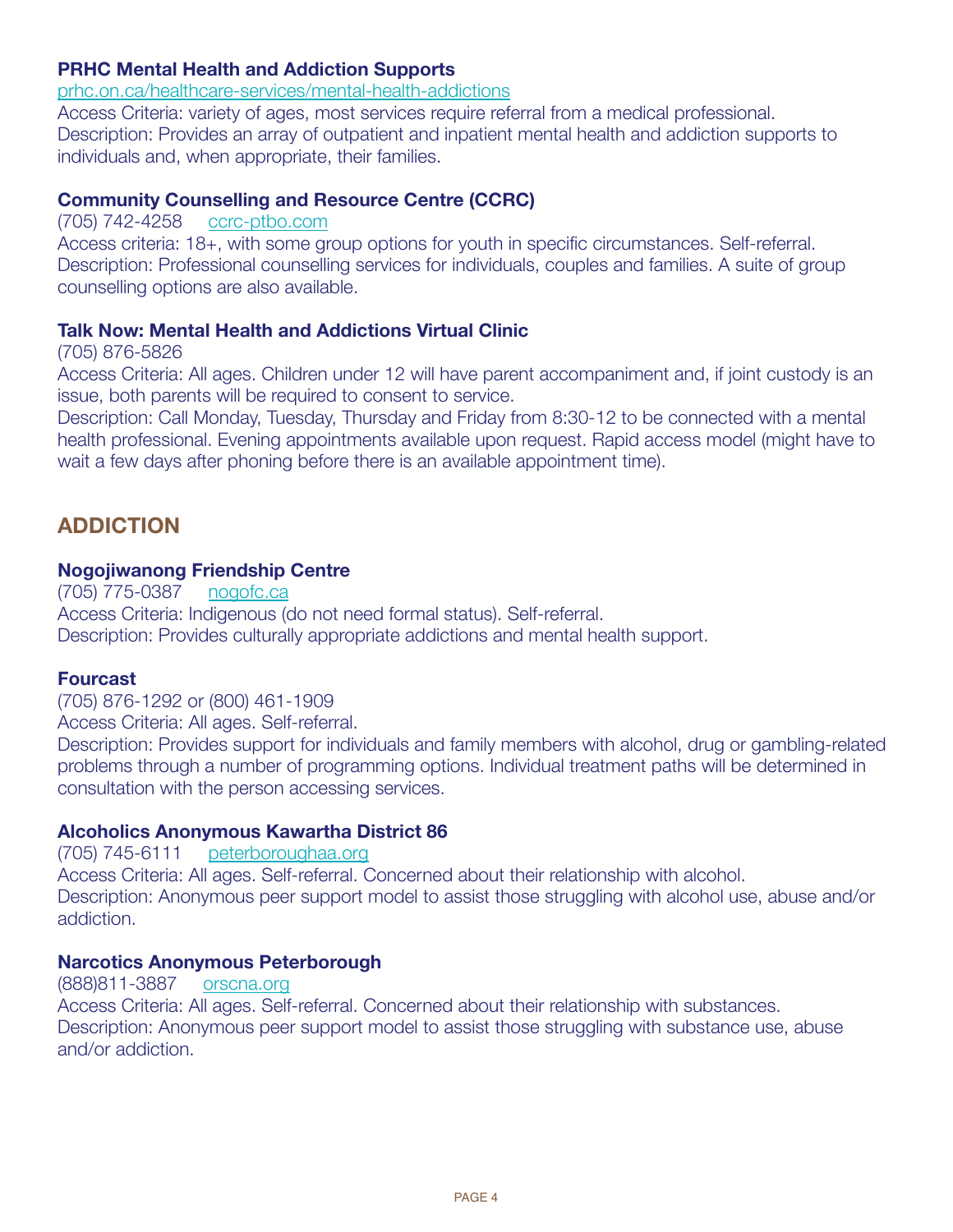### **Al-Anon/Alateen Groups**

(888) 425-2666 <al-anon-alateen.org> Access Criteria: 12+. Self-referral. Description: Local support groups for family members, friends and/or teens who have been affected by someone else's alcohol or substance use, abuse and/or addiction.

### **HEALtH / MEDiCAL ACCEss**

### **Pediatric outpatient (PoP) Clinic**

(705) 740-8055 Access Criteria: 0-17 Description: Nurse practitioner-led clinic with pediatrician support that provides urgent care for children under the age of 18. Same-day booked appointments only.

### **360 Degree Clinic**

(705) 874-3900 <360nursepractitionerledclinic.ca> Access Criteria: All ages. Self-referral. Without a primary care provider. Description: A multidisciplinary team led by nurse practitioners with a clear focus on health equity and improving access to the social determinants of health.

### **sexual Health Clinic - Peterborough Public Health**

(705) 748-2021 Description: Provides medical support and information surrounding all aspects of sexual health.

### **Women's Healthcare Centre**

(705) 743-4132

Access Criteria: Some services available for all ages and genders. Self-referral. Receptionist will help determine whether or not this is the right service for the person calling.

Description: Focused primarily on women. A wide variety of healthcare services are available that are focused on providing information, support, counselling and treatment to help women prevent health problems and cope with any presenting problems in ways that are informed, person-focused and trauma-informed.

### **Telehealth Ontario**

(866) 797-0000 Description: 24/7 access to a Nurse

### **Please see the following link to a list of walk-in clinics:**

[centraleasthealthline.ca/listServices.aspx?id=10072&region=PeterboroughCity and County](centraleasthealthline.ca/listServices.aspx?id=10072®ion=PeterboroughCity and County)

### **VioLENCE / FAMiLY VioLENCE / PHYsiCAL HARM**

### **Nogojiwanong Friendship Centre**

(705) 775-0387 <nogofc.ca>

Access Criteria: Indigenous (do not need formal status). Self-referral.

Description: Provides a variety of culturally appropriate services dedicated to preventing and/or reducing family violence.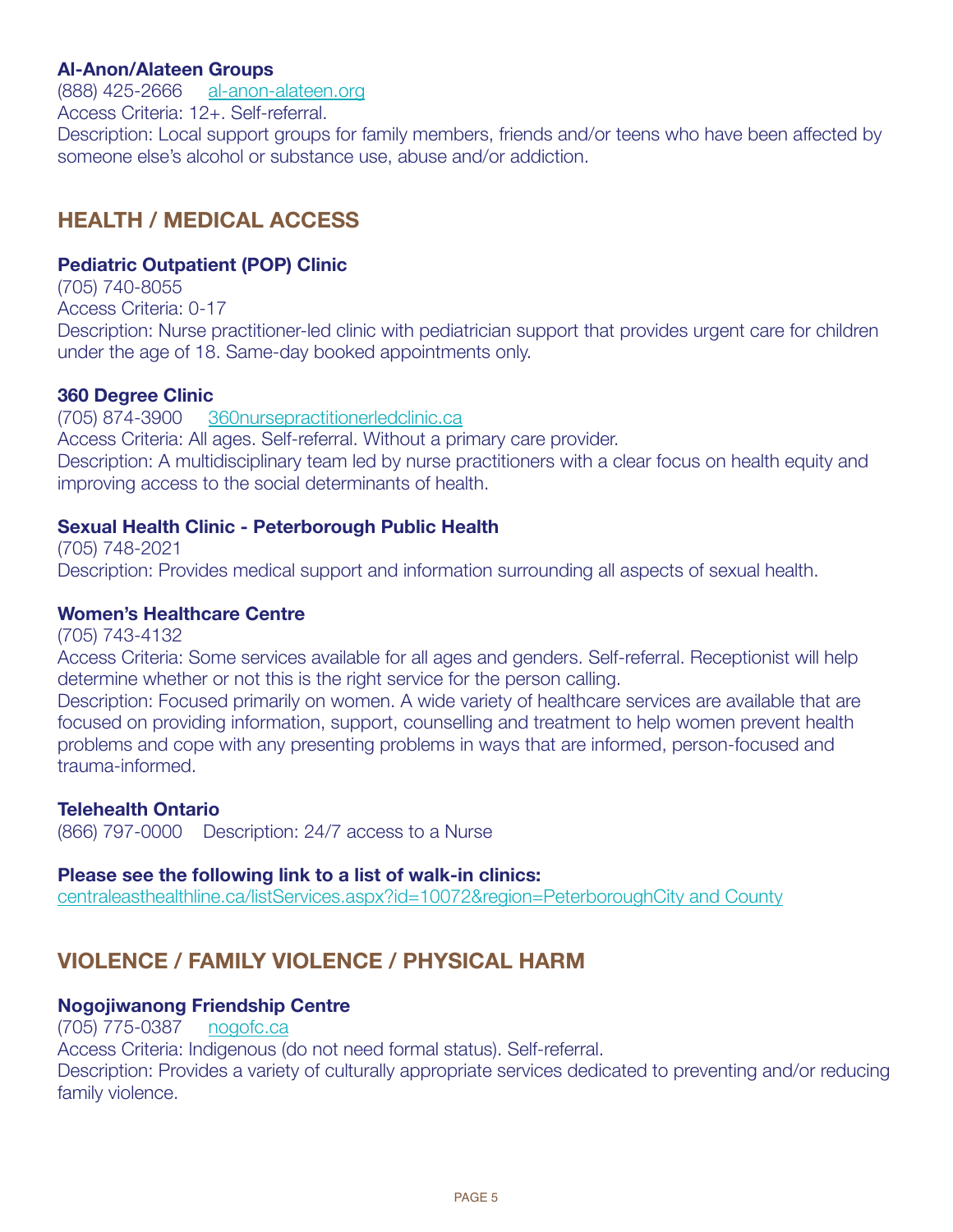### **YWCA Peterborough Haliburton**

#### (705) 743-3526

Access Criteria: 16+. Woman-identified. Some programming available to children 0-15 in shelter and through community-based youth engagement programs.

Description: A suite of options to support women at all stages in an unhealthy or abusive relationship, whether she's questioning, wanting to be safer while staying, getting ready to leave or has left and needs support. Services include system navigation, risk assessment, safety planning, family court support, youth engagement, emergency shelter, anti-poverty/food action and many other services.

### **Women's Healthcare Centre**

### (705) 743-4132

Access Criteria: Some services available for all ages and genders. Receptionist will help determine if this is appropriate service for the person calling. Self-referral via phone during business hours. If the need is urgent, their specially trained nurses can be accessed through the Emergency Department at PRHC 24/7.

Description: Focused primarily on women but some services are provided to people of all ages and genders, depending on the service required. A wide variety of healthcare services are available that are focused on providing information, support, counselling and treatment to help women prevent health problems and cope with any presenting problems in ways that are informed, person-focused and trauma-informed. Nurses have specialized training to complete assessments of any physical harm that may be experienced during an assault.

### **Kawartha sexual Assault Centre (KsAC)**

(705) 748-5901

Access criteria: 16+ for full service access, ages 12-15 limited services available determined case-bycase. Self-referral.

Description: Provides support to anyone affected by sexual and/or gender-based violence and harm through individual counselling, psychoeducational and therapeutic groups and workshops, advocacy and accompaniment services, crisis support, peer supports, prevention education and professional training.

### **Assaulted Women's Helpline**

(866) 863-0511, TTY (866) 863-7868 <awhl.org>

Access Criteria: All ages. Self-referral. Woman-identified folks only.

Description: 24-hour telephone and TTY crisis line available to all women who have experienced abuse. Counselling, emotional support, information and referrals are provided.

### **Victims services Peterborough Northumberland**

(888) 822-7729 <victimservicespn.ca>

Access Criteria: All ages. Self-referral. Have experienced harm due to a crime or tragic circumstance. Description: Various kinds of support can be accessed that include a breadth of options pursuant to helping someone heal from this experience. The individual is not required to report the crime to police in order to receive support. Self-referral can be made during business hours. If police are involved, they can access Victim Services staff 24/7.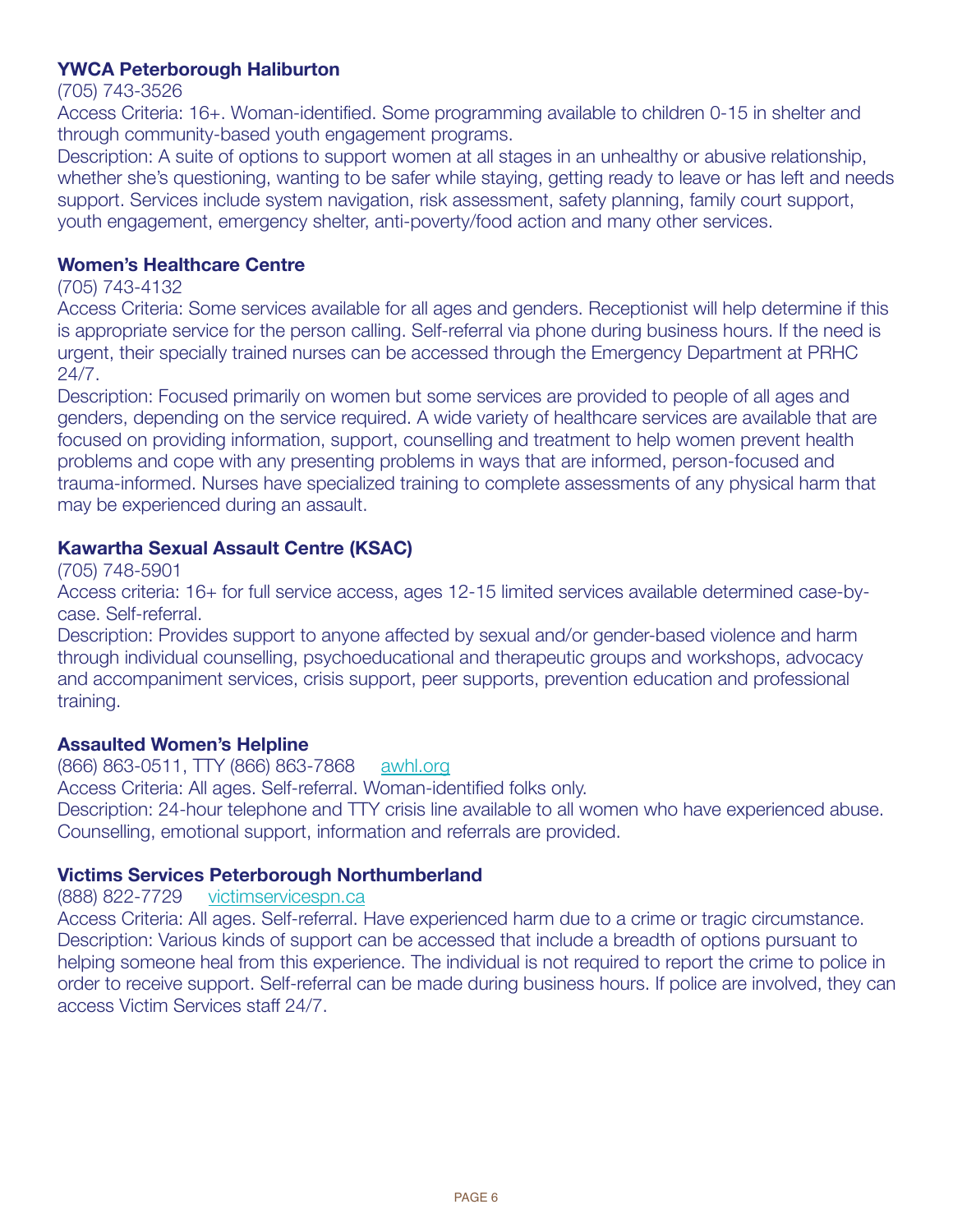### **Victim services Peterborough City**

(705) 876-1122 ext. 268 <peterboroughpolice.com/en/learn/victim-services.aspx> Access Criteria: All ages. Self-referral. Have experienced harm due to crime or tragic circumstances. Description: Support can include a breadth of options pursuance to helping someone heal from this experience. Services can be accessed even if the individual chooses not to press charges. Self-referral can be made during business hours. If police are involved, they can access Victim Services staff 24/7.

### **HousiNG HELP & EMERGENCY sHELtER**

#### **Niijkiwendidaa Anishnaabekwewag services Circle**

(705) 741-0900 (800) 663-2696 <niijki.com>

Access Criteria: Indigenous women and children (do not need formal status). Self-referral. Description: Help with various components of housing, including support searching for and finding affordable housing, completing housing applications, viewing apartments, and advocacy on the behalf of the person/family to help overcome barriers related to housing.

### **Housing Resource Centre - CCRC**

(705) 743-2272 <housingpeterborough.com>

Access criteria: 18+. Self-referral.

Description: Provides assistance with various issues related to maintaining or finding housing, including but not limited to providing housing listings, help to avoid eviction and help preventing utility disconnection.

### **Co-ordinated Access system and By-Name Priority List - Peterborough social services**

(705) 748-8830

An initiative from Peterborough Social Services to work towards eradicating homelessness in the City. Individuals who are experiencing or are at risk of experiencing homelessness can complete a process where they are added to the City's By-Name Priority List, which is intended to accelerate their access to housing. Social Services can be called for further details, or the individuals can work with representatives from housing resources on this list to complete the necessary steps.

### **YEs shelter for Youth and Families**

(705) 748-3851 <yesshelter.ca> Access Criteria: All ages. Self-referral. Description: Provides emergency shelter to youth and families in crisis.

### **Crossroads - YWCA Peterborough Haliburton**

(800) 461-7656 or text (705) 991-0110 Access Criteria: Woman-identified, 16+, and their children. Lived experience of violence. Description: 25-bed emergency shelter for women and children who have experienced violence and abuse.

### **Brock Mission**

(705) 748-4766 x1 <brockmission.ca> Access Criteria: 18+. Men. Description: 40-bed emergency shelter for men.

### **Cameron House**

(705) 748-4766 x2 Access Criteria: 18+. Women. Description: 10-bed emergency shelter for women.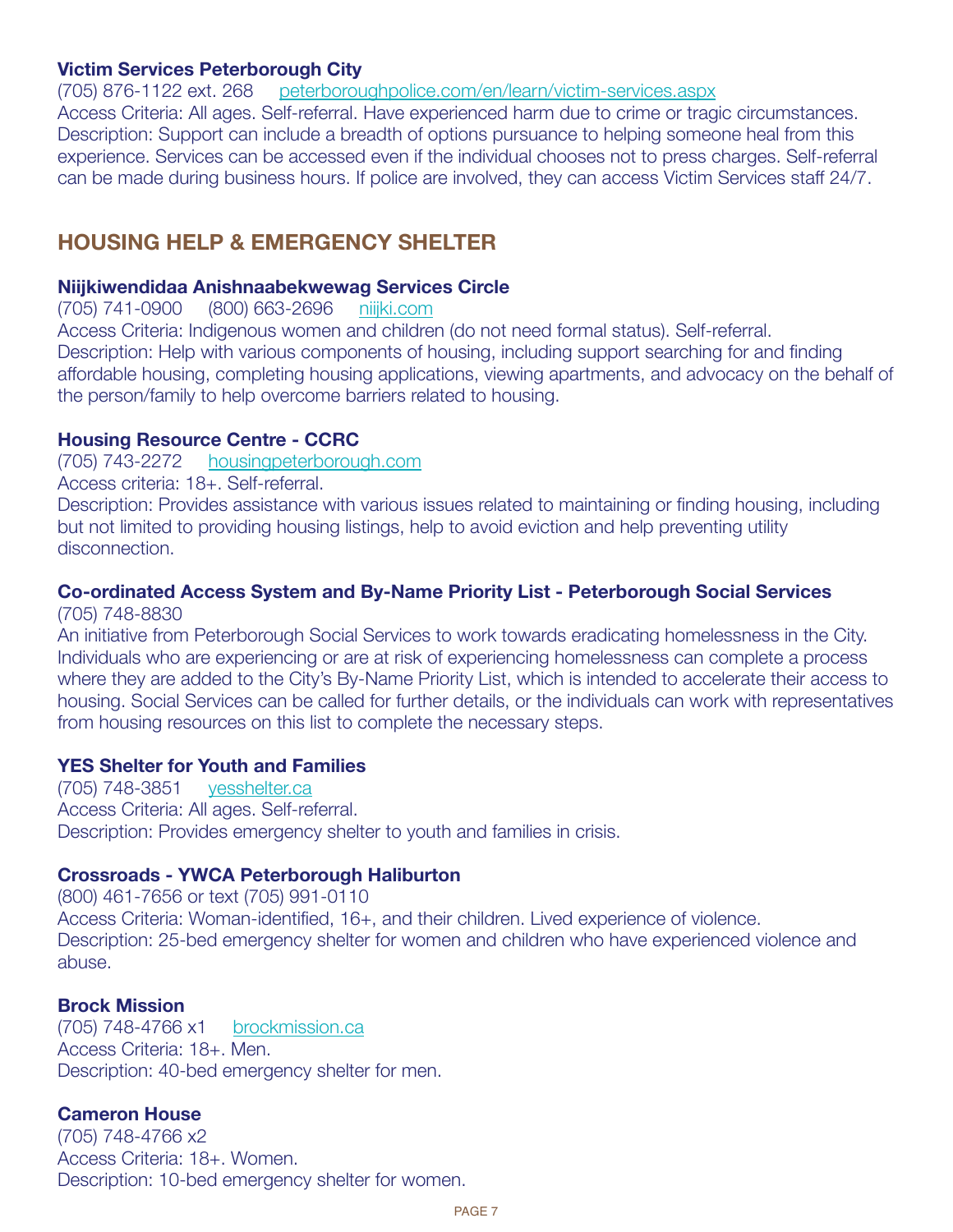### **FooD & EssENtiAL NEEDs**

### **Nourish - YWCA Peterborough Haliburton**

(705) 743-3526 <nourishproject.ca> Access Criteria: All are welcome Description: Innovative programs dedicated to promoting access for all to healthful food with dignity. Programs are focused on community-building and include food boxes, as well as many other programs focused on eating, cooking, growing and advocating for good food.

#### **saint Vincent de Paul**

<vinnies.ca> Food Pantry: (705) 874-3937 Stores: Peterborough – Erskine Ave. (705)742-2585 George St. (705)876-7506 Lakefield (705)652-9799

Description: Provides essentials in financially accessible ways through their thrift shop and provides access to healthy food through their food pantry.

### **salvation Army**

(705) 743-3131 Description: Provides a variety of services to those in need. Call for more information.

### **A list of City and County food resources is available, with updated information on CoViDrelated changes, on the City of Peterborough website at:**

<peterborough.ca/en/city-services/food-support.aspx>

### **LEGAL suPPoRt**

#### **Peterborough Community Legal Centre**

(705) 749-9355 (collect calls will be accepted) <ptbo-clc.org> Access Criteria: Low-income. Description: Free legal services for low income residents of Peterborough City and County.

### **Family Court support - YWCA Peterborough Haliburton**

(705) 743-3526 Access Criteria: 16+. Woman-identified. Lived experience of abuse or violence. Description: Provides assistance with understanding and navigating the family court system.

#### **Court Worker Program - Nogojiwanong Friendship Centre**

(705) 775-0387 <nogofc.ca> Access Criteria: Indigenous (formal status not necessary). Self-referral. Description: Assists Indigenous individuals to better understand their rights, options and responsibilities when appearing before the courts. The program can assist all ages with any kind of court-related issue (ex. Criminal court, family court).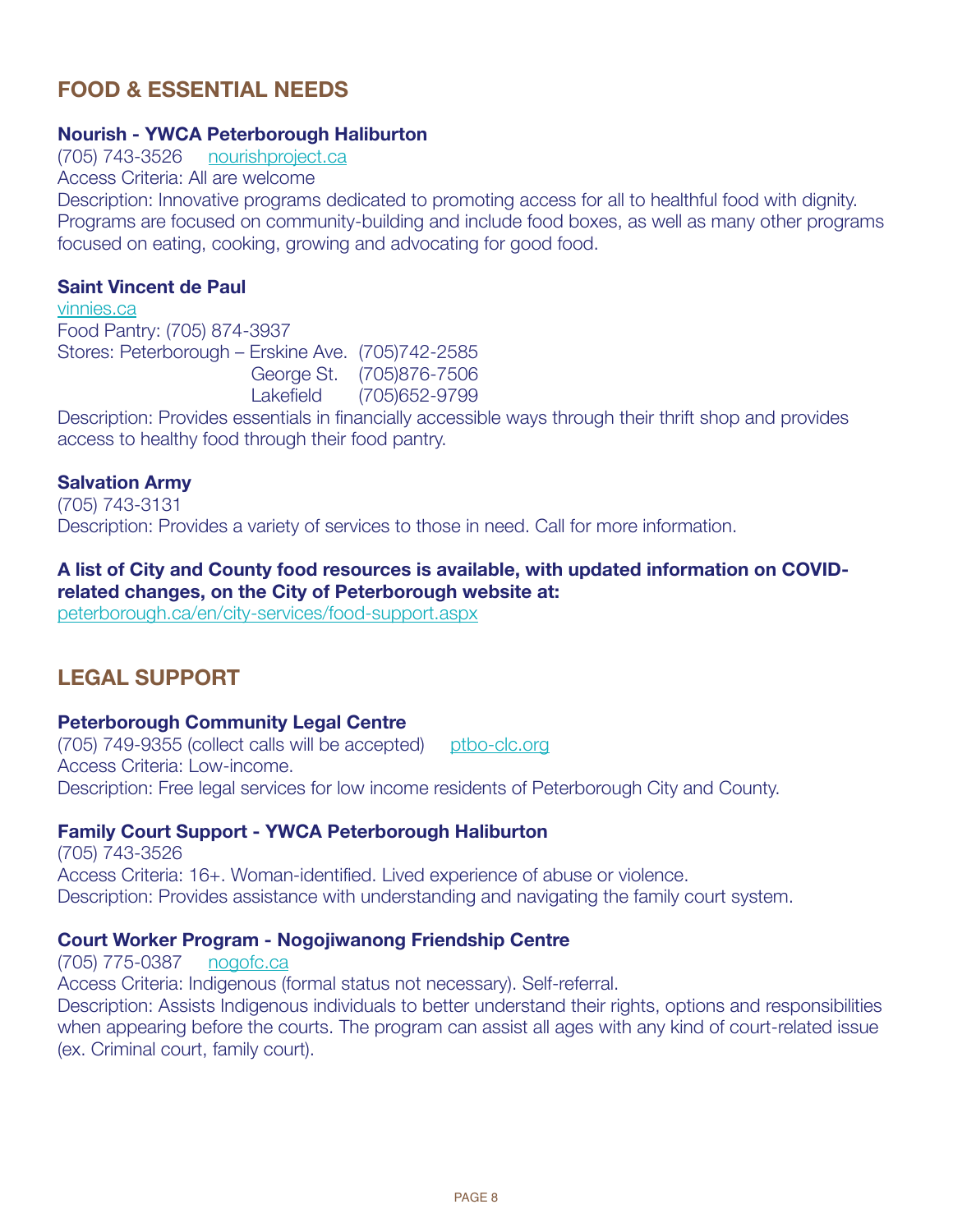### **SETTI EMENT AND NEWCOMER SUPPORT**

### **New Canadians Centre**

### (705) 743-0882 <nccpeterborough.ca>

Access Criteria: Immigrant, refugee, newcomers to Canada.

Description: NCC exists to empower people new to Canada to become full and equal members of Canadian society, and to provide community leadership to ensure cultural integration in a welcoming community. A wide variety of programming is available for community connections, employment, english as a second language, immigration and settlement, and support.

### **CoMMuNitY CoNNECtioNs**

### **Big Brothers Big sisters of Peterborough**

(705) 743-6100 <peterborough.bigbrothersbigsisters.ca> Access Criteria: 6-16. Guardian/parent referral. Description: Creates individual and group mentorship opportunities between youth and adults. Various programming options are available.

### **Peterborough Child & Family Centres**

#### (705) 748-9144 <ptbocfc.ca>

Access Criteria: prenatal-6, young children and their caregivers Description: Provides a wide variety of programs in various locations in Peterborough City and County designed to promote connection and healthy child and family development.

### **New Canadians Centre**

(705) 743-0882 <nccpeterborough.ca> Access Criteria: Immigrant, refugee, newcomers to Canada. Description: A number of programming options to help provide newcomers with community connections.

### **otHER**

### **Credit Counselling - CCRC**

(705) 743-2272 <creditcounsellingptbo.ca> Description: Provides help in managing finances and debt.

#### **Niijkiwendidaa Anishnaabekwewag services Circle**

(705) 741-0900 (800)663-2696 <niijki.com> Access Criteria: Indigenous (do not need to have status) women and children. Services Available: Indigenous Healthy Babies Healthy Children program (0-6) Short and long-term counselling Housing Supports Community Training related to working with Indigenous folks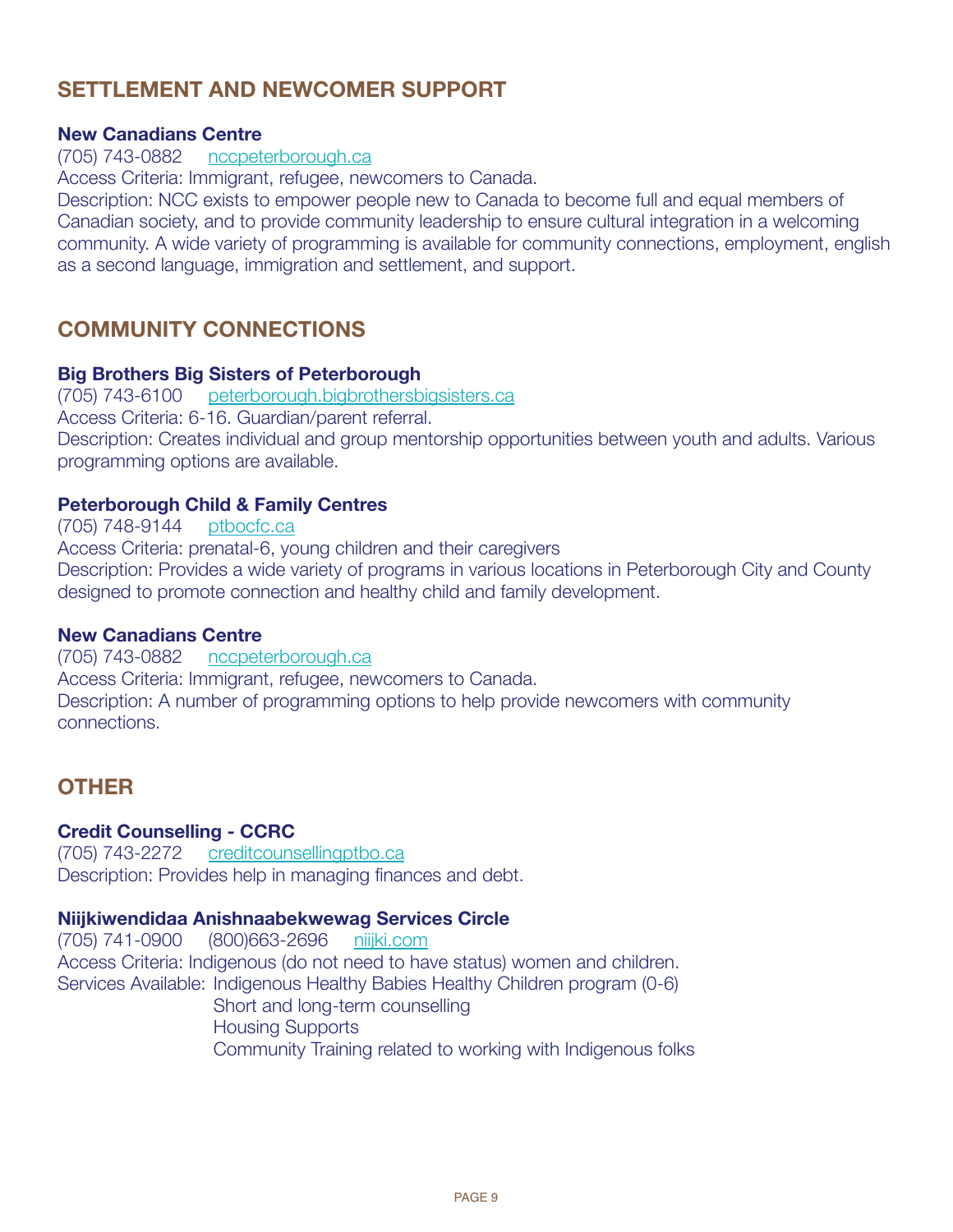### **Nogojiwanong Friendship Centre**

(705) 775-0387 <nogofc.ca>

Access Criteria: Indigenous (do not need formal status).

Description: Provides a wide range of services designed to enhance the quality of life for Indigenous people in the City and County of Peterborough.

Services Available: Apatisiwin Employment training

 Prenatal and family support Children and youth programming Health-focused programming for all ages looking at healthy lifestyles Indigenous Community Wellness Addictions and mental health supports Kizhaay Anishinaabe Niin (gendered programming for men and boys) Lifelong Care Building Gender Diverse Communities Project Court Worker Program

### **Peterborough Risk Driven Situation Table**

A collaborative table with participants from a number of local human services, including Police, Education, Mental Health, Social Services, Child Welfare and Addictions. Trained representatives from each organization meet weekly and are invited to bring forward any situations of acute risk for community-level problem-solving and to develop a community plan for intervention.

If a school administrator believes that there is an appropriate case to bring forward, please reach out to the **Psychologist / Manager of Student Services** to be connected with our current PVNC Situation Table representative. Our representative will provide consultation and let you know whether or not this is an appropriate case to bring forward. Situation Table meetings can only be attended by individuals who have received specific training to sit on the table, therefore, any cases you wish to present will be done through the PVNC representative.

# **Resources – City of Kawartha Lakes**

### **CRisis suPPoRt**

### **Youthline**

<youthline.ca> Text or call (647) 694-4275. To chat online, visit their website Description: Confidential, non-judgemental and informed peer support for students who identify as LGBTQ+. Telephone, text and chat services available Sunday to Friday, 4pm-9:30pm.

### **Kids Help Phone**

(800) 668-6868 <kidshelpphone.ca>

Description: Confidential 24/7 support service offering professional counselling, information and referrals, as well as volunteer-led, text-based support to young people in English and French.

### **4 County Crisis**

(705) 745-6484 or (866) 995-9933 Description: Confidential 24-hour crisis support.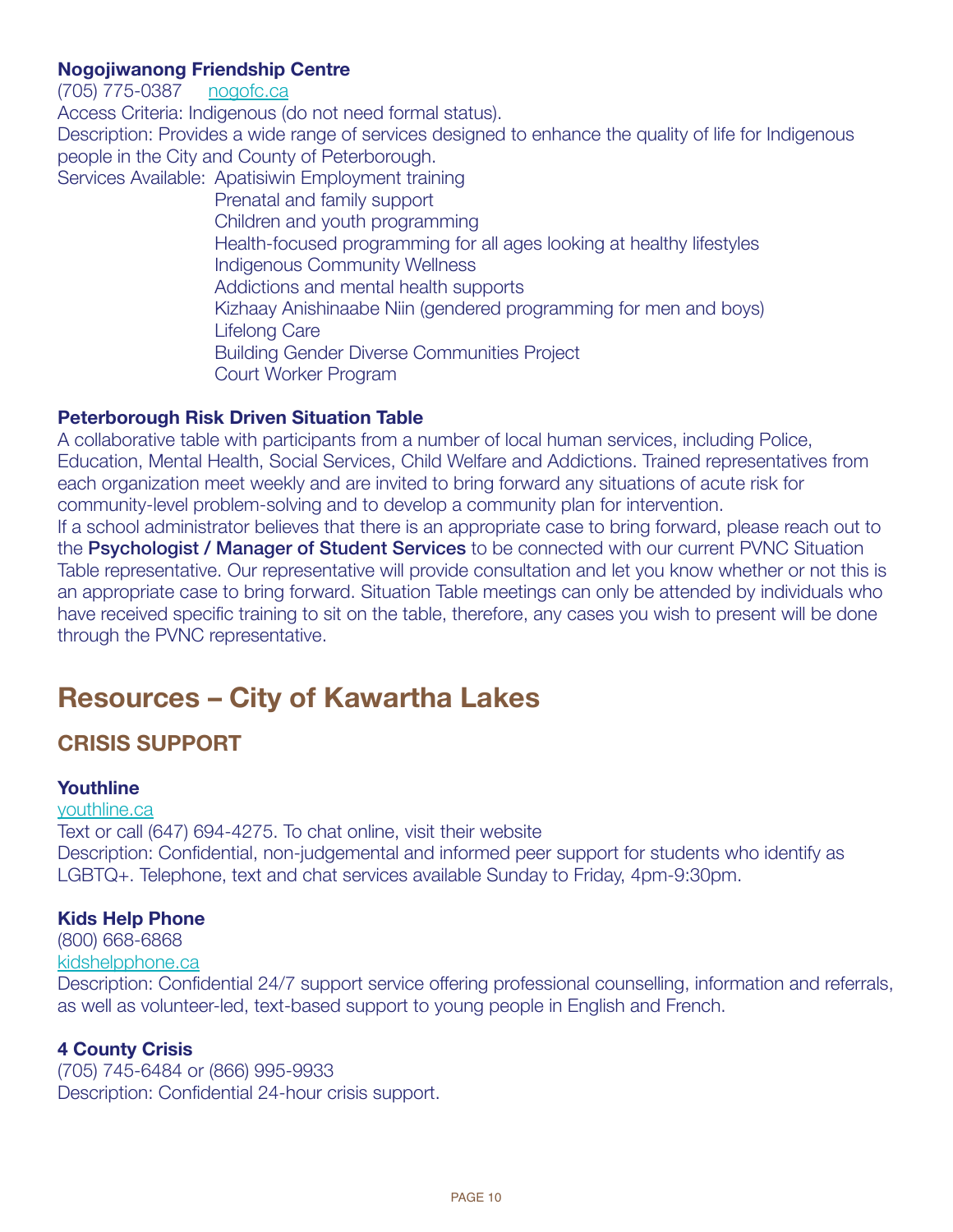### **ONTX - Ontario Online & Text Crisis Services**

Text 258258 or for online services:<distresscentredurham.com/ontario-online-text-crisis-services> Description: Available 2pm-2am. Safe, confidential, one-on-one conversation with a highly trained empathic responder is available from your computer, web-based device or phone.

### **Ross Memorial Hospital - Emergency Room**

### **Telehealth Ontario**

(866) 797-0000 Description: 24/7 access to a Nurse.

### **Kawartha Haliburton Victim services**

(705) 878-5505 (800) 574-4401 Description: 24/7 crisis line staffed by volunteers to provide emotional support, practical assistance and referral information to victims of crime and/or tragic circumstances.

### **Kawartha sexual Assault Centre (KsAC)**

24-hour Crisis Support line: (866)298-7778 Text: (705)710-5234 Description: Provides support to anyone affected by sexual and/or gender-based violence.

### **Victoria's - Women's Resources 24-hour Crisis support Line**

(705) 878-3662 (800) 565-5350 Description: Provides support, risk assessments and safety planning for women, and guidance or information for anyone supporting women in their lives, who are experiencing violence.

### **Assaulted Women's Helpline**

Crisis line (866) 863-0511, TTY (866) 863-7868 <awhl.org> Description: Available to all women who have experienced abuse.

### **LYNX**

24-hour crisis line (866)990-9956 Description: Early psychosis intervention program.

### **310 CoPE**

Toll free: 1 (855) 310-COPE (2673) or TTY: 1 (866) 323-7785 Description: Specialized after-hours crisis support and referrals for children, youth and families. Must be calling with concerns regarding a child/youth under the age of 18. Parents/guardians are welcome to call with or without their child/youth present.

### **PRioRitY REsPoNsE**

### **Kawartha Haliburton Victim services**

(705) 878-5505 or (800) 574-4401 <victim-services.org>

Access Criteria: All ages, though youth under 16 require parental consent to participate.

Description: Various kinds of support can be accessed that include a breadth of options pursuant to helping someone heal from an experience of being harmed by a crime or tragic circumstance. The individual is not required to report the crime to police in order to receive support.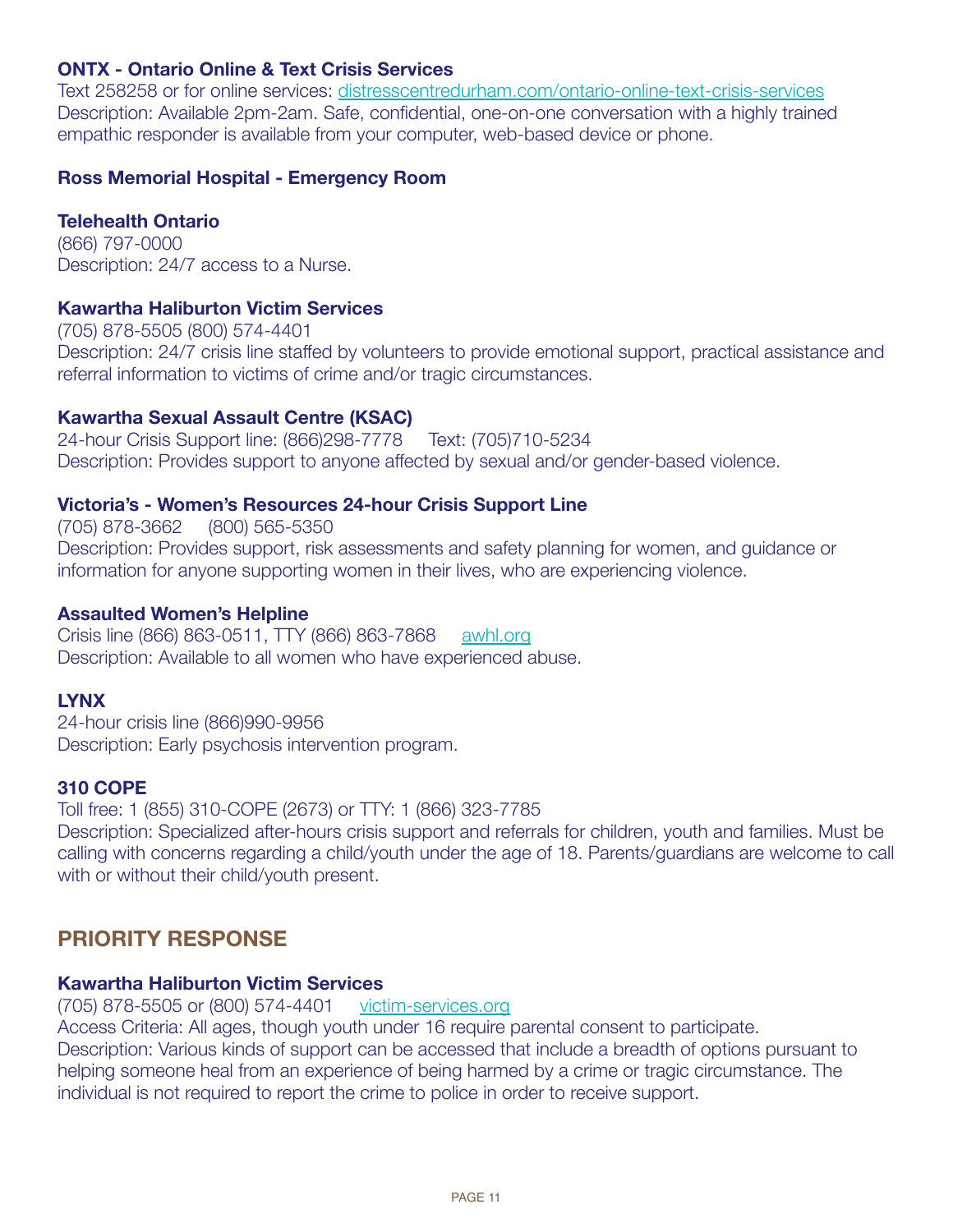### **MENtAL HEALtH**

### **Niijkiwendidaa Anishnaabekwewag services Circle**

(705) 741-0900 (800) 663-2696 <niijki.com> Access Criteria: Indigenous women and children (do not need formal status). Description: Counselling and healing services for women and their families. Short-term and long-term counselling is available.

### **Canadian Mental Health Association**

(705 )328-2456 <cmhahkpr.ca> Access Criteria: 18+. Self-referral. Description: A variety of voluntary services, including case management support.

#### **Family and Youth Clinic - PRHC**

(705) 876-5114 Access Criteria: 0-17. Referral by primary care practitioner. Description: A multidisciplinary team providing a wide variety of mental health services to children, youth and their families. Will serve families from the City of Kawartha Lakes whose children require specialized services that are not available in their community.

### **LYNX**

(705) 324-6111 x8227 (866) 990-9956 <lynxtracks.ca> Access Criteria: 14-35. Experiencing a first episode of psychosis. Description: An early psychosis intervention program that helps people who are experiencing a first episode of psychosis get their lives back on track and stay well. They work with individuals and families to identify challenges and develop an individualized treatment plan.

### **Kinark Child and Family services**

(888) 454-6275 <kinark.on.ca> Access Criteria: 0-18. Description: Children's mental health agency offering services in a variety of circumstances for children and youth. Call central intake for more information.

### **Kawartha sexual Assault Centre (KsAC)**

(705) 748-5901

Access criteria: 16+ for full service access, ages 12-15 limited services available determined case-bycase. Self-referral.

Description: Provides support to anyone affected by sexual and gender-based violence and harm through individual counselling, psychoeducational and therapeutic groups and workshops, advocacy and accompaniment services, crisis support, peer supports, prevention education and professional training.

### **Women's Healthcare Centre**

#### (705) 743-4132

Access Criteria: Some services available for all ages and genders. Receptionist will help determine whether or not this is the right service for the person calling.

Description: Focused primarily on women but some services are provided to people of all ages and genders, depending on the service required. A wide variety of healthcare services are available that are focused on providing information, support, counselling and treatment to help women prevent health problems and cope with any presenting problems in ways that are informed, person-focused and trauma-informed.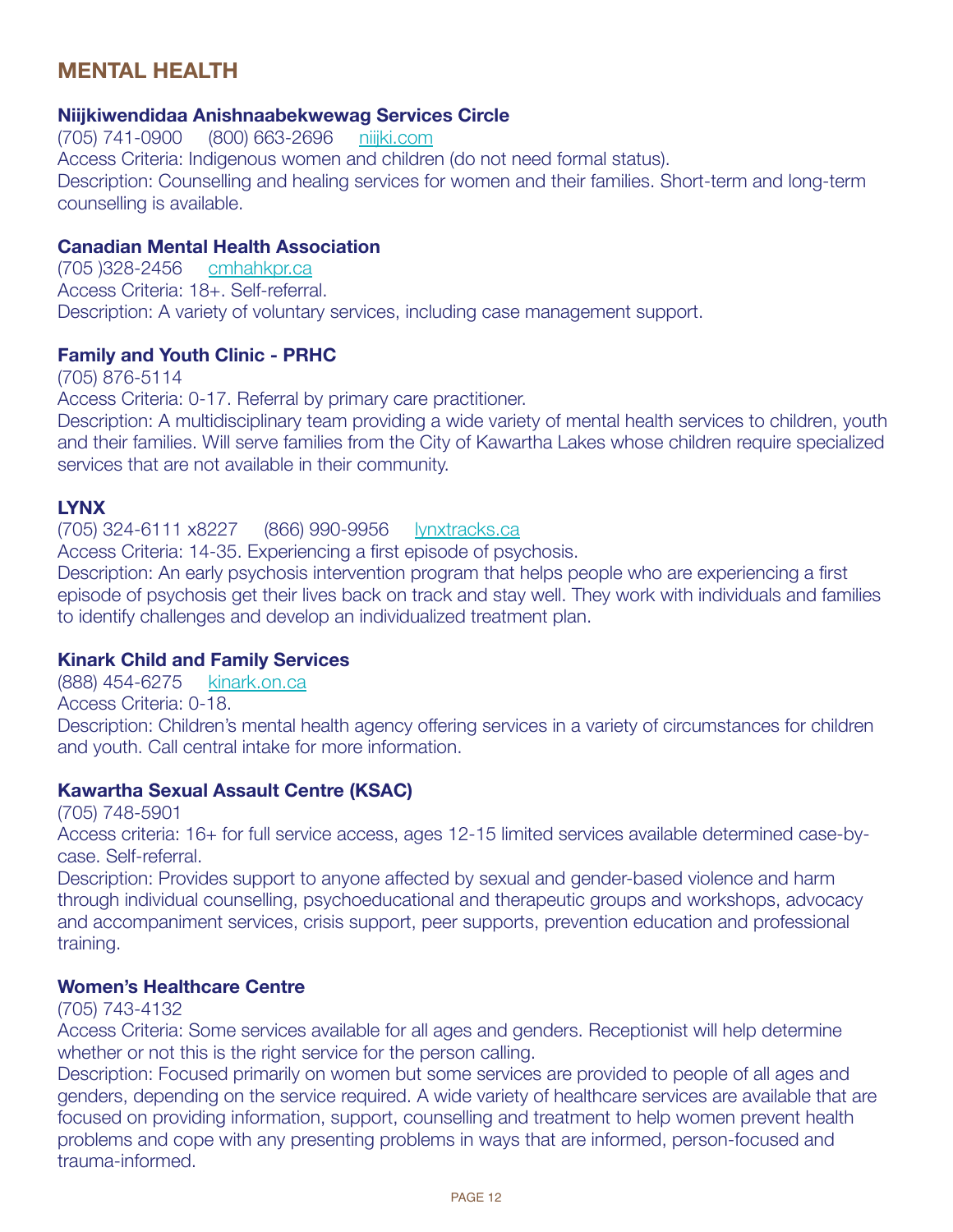### **ADDiCtioN**

### **Fourcast**

(705) 876-1292 or (800) 461-1909

Access Criteria: All ages. Self-referral.

Description: Provides support for individuals and family members with alcohol, drug or gambling-related problems through a number of programming options. Individual treatment paths will be determined in consultation with the person accessing services. Office locations within the counties of Peterborough, Northumberland, Haliburton and the City of Kawartha Lakes.

### **Alcoholics Anonymous Victoria Haliburton District 82**

<district82aa.org> (705) 745-6111

Access Criteria: Anyone who has concerns about their relationship with alcohol. Description: A fellowship of people who share their experience, strength and hope with each other that they may solve their common problem and help others recover from alcoholism.

### **Narcotics Anonymous Lindsay**

#### (888) 811-3887 <orscna.org>

Access Criteria: Anyone who has concerns about their use and abuse of or addiction to substances. Description: Peer support model where those with shared lived experiences come together to help each other cope and recover from their use of substances.

### **Al-Anon/Alateen**

<district82aa.org> Answering Service (705) 745-6111

Access Criteria: 12+. Self-referral.

Description: Local support groups for family members, friends and/or teens living with or who have been affected by someone's drinking or substance use.

### **HEALtH / MEDiCAL ACCEss**

### **Walk-in Clinic**

<cklfamilyhealthteam.com/afterhours.php>

### **Women's Healthcare Centre**

(705) 743-4132

Access Criteria: Some services available for all ages and genders. Receptionist will help determine whether or not this is the right service for the person calling.

Description: Focused primarily on women but some services are provided to people of all ages and genders, depending on the service required. A wide variety of healthcare services are available that are focused on providing information, support, counselling and treatment to help women prevent health problems and cope with any presenting problems in ways that are informed, person-focused and trauma-informed. Nurses have specialized training to complete specialized assessment of any physical harm that may be experienced during an assault. Can self-refer during business hours. If the need is urgent, services can be accessed 24/7 through the Emergency Department of PRHC.

### **Telehealth Ontario**

(866) 797-0000 Description: 24/7 access to a Nurse.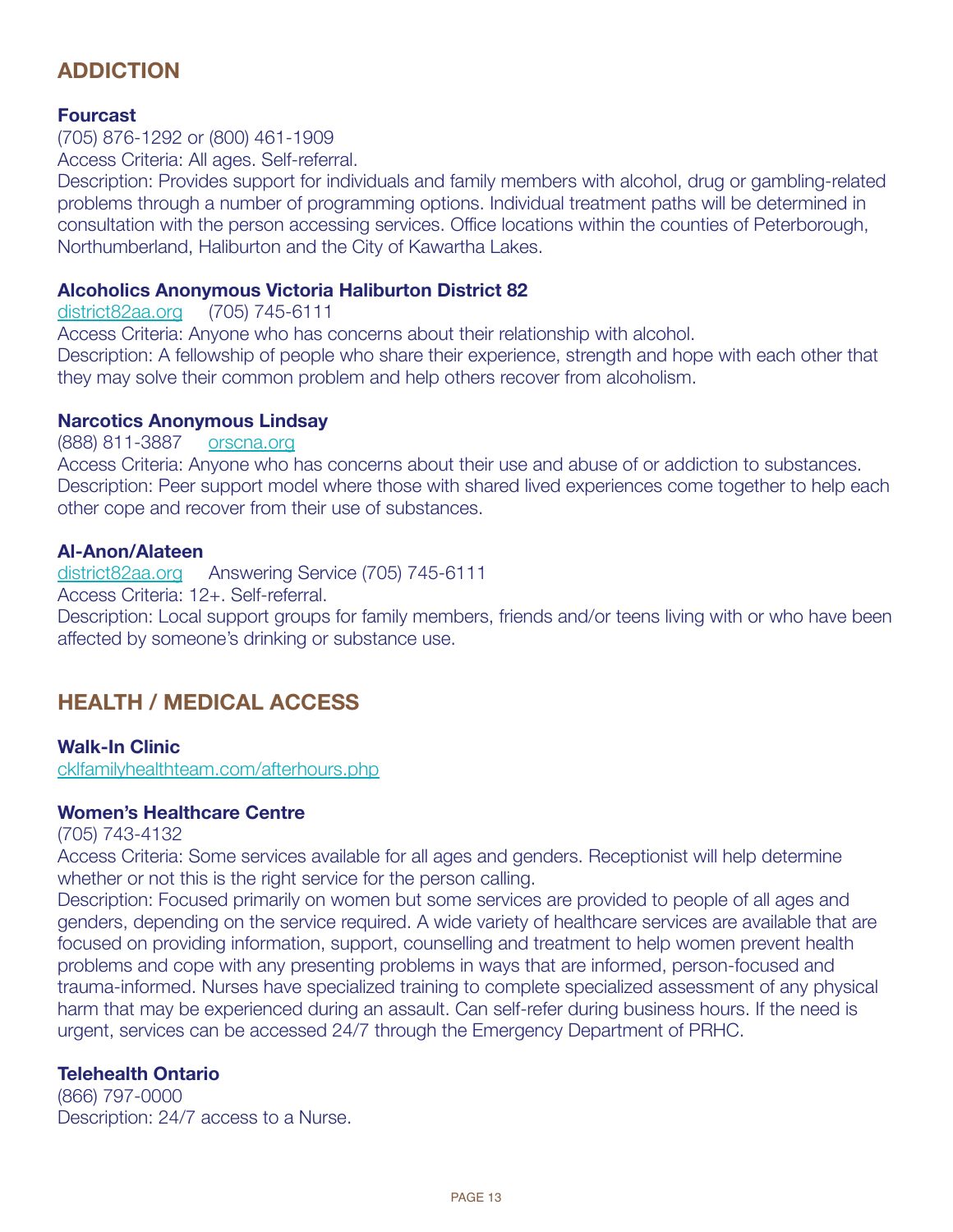### **VioLENCE / FAMiLY VioLENCE / PHYsiCAL HARM**

### **Women's Resources**

(705) 878-4286 <womensresources.ca>

Access Criteria: Some programming available to all ages, though more focused on women and youth 12+. Lived experiences of violence and/or abuse.

Description: Provides a number of services primarily to women, though also to youth of all genders. These services range from emergency housing to outreach and counselling support.

### **Kawartha sexual Assault Centre (KsAC)**

(705) 748-5901

Access criteria: 16+ for full service access, ages 12-15 limited services available determined case-bycase. Self-referral.

Description: Provides support to anyone affected by sexual and/or gender-based violence and harm through individual counselling, psychoeducational and therapeutic groups and workshops, advocacy and accompaniment services, crisis support, peer supports, prevention education and professional training.

#### **Women's Healthcare Centre**

(705) 743-4132 <prhc.on.ca/healthcare-services/women-children/womens-healthcare-centre/> Access Criteria: Some services available for all ages and genders. Receptionist will help determine whether or not this is the right service for the person calling.

Description: Focused primarily on women but some services are provided to people of all ages and genders, depending on the service required. A wide variety of healthcare services are available that are focused on providing information, support, counselling and treatment to help women prevent health problems and cope with any presenting problems in ways that are informed, person-focused and trauma-informed. Nurses have specialized training to complete specialized assessment of any physical harm that may be experienced during an assault. Can self-refer during business hours. If the need is urgent, services from their specialized nurses can be accessed 24/7 through the Emergency Department of PRHC.

### **Kawartha Haliburton Victim services**

#### (705) 878-5505 or (800) 574-4401 <victim-services.org>

Access Criteria: All ages, though youth under 16 years old require parental consent to participate Description: Various kinds of support can be accessed that include a breadth of options pursuant to helping someone heal from an experience of being harmed by a crime or tragic circumstance. The individual is not required to report the crime to police in order to receive support. Self-refer during business hours. If police are involved, they can access Victim Services support 24/7.

### **Assaulted Women's Helpline**

Crisis line (866) 863-0511, TTY (866) 863-7868 <awhl.org> Description: Available to all women who have experienced abuse.

### **HousiNG / sHELtER**

#### **Niijkiwendidaa Anishnaabekwewag services Circle**

(705) 741-0900 (800) 663-2696 <niijki.com> Access Criteria: Indigenous women and children (do not need formal status). Description: Help with various components of housing, including support searching for and finding affordable housing, completing housing applications, viewing apartments, and advocacy on the behalf of the person/family to help overcome barriers related to housing.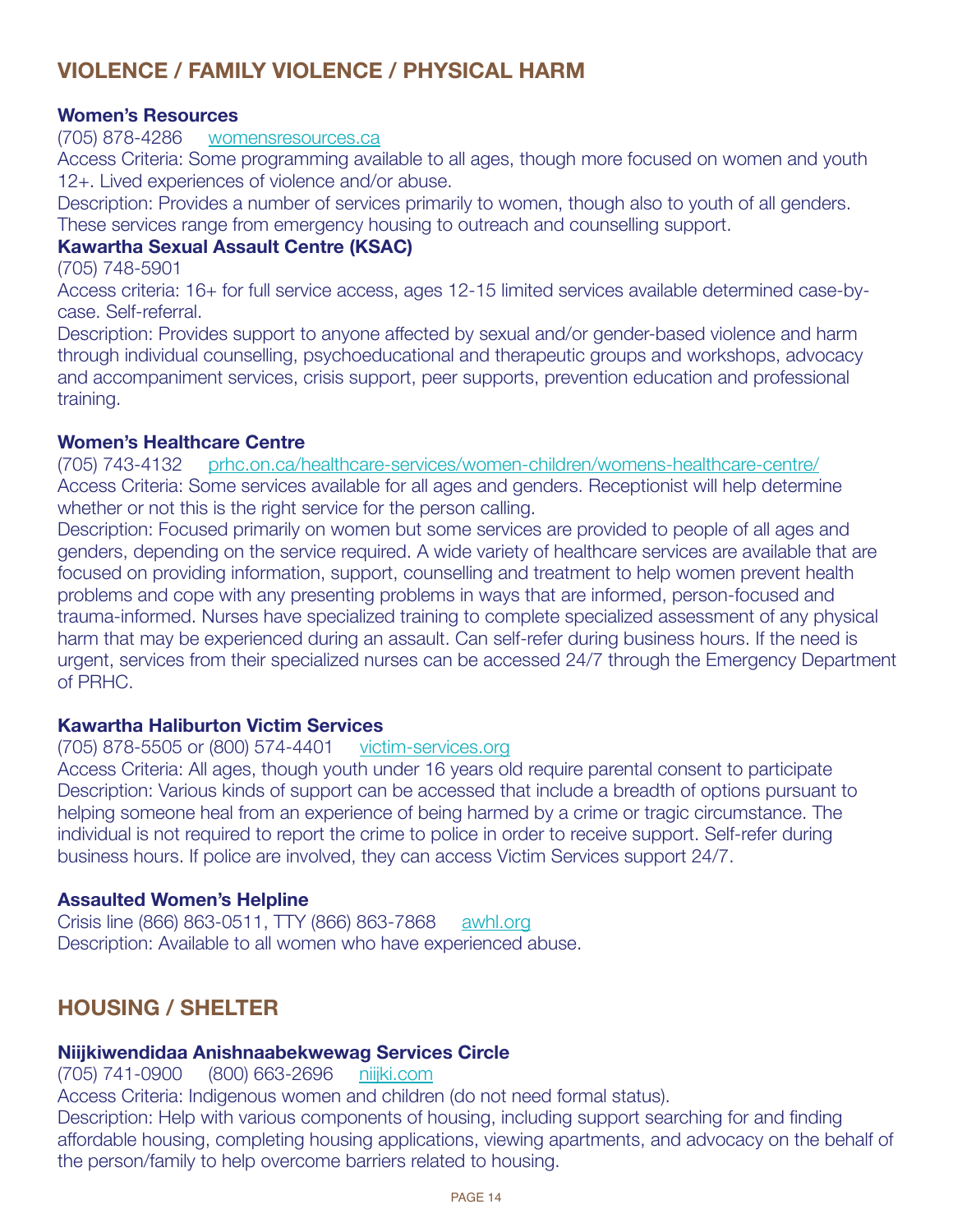### **A Place Called Home**

(705) 328-0905 or (866) 520-2689. Temporary site (new one launching later in 2021) <lindsaymarkathon.com>

Access Criteria: At risk of, or currently, experiencing homelessness.

Description: Emergency shelter and 24/7 support services to the homeless and those at risk of becoming homeless. 19-bed shelter for youth, adults, couples and families who find themselves with no safe place to go.

#### **Victoria's - Women's Resources**

Access Criteria: 16+ and their children. Woman-identified. Lived experiences of abuse and/or violence. Description: 18-bed, short-term shelter for women and their children who are seeking help and safety from abuse or domestic violence. Individual and group support is provided to all women while at the shelter and the children's counsellors offer recreational programs and support.

#### **Amy's - Women's Resources**

(705) 878-4285

Access Criteria: 16+. Woman-identified. Lived experience of abuse or domestic violence.

Description: 8-unit apartment complex providing short-term housing for women, with or without children, who are rebuilding their lives after abuse or domestic violence. Rent is geared to income and women can remain at Amy's for a period of 1 year. While at Amy's, women receive supportive counselling from outreach workers and a children's worker also visits the program regularly to provide help and support to moms and their children.

### **FooD & EssENtiAL NEEDs**

### **Community Care**

(705) 324-7323 or (800) 461-0327 <ccckl.ca> Description: A variety of food and nutrition programs, including a Good Food Box program.

### **The Society of Saint Vincent de Paul**

(705) 340-3001 [stmaryslindsay.ca/organizations/st-vincent-de-paul-society-organizations/the-society-of-st-vincent-de](stmaryslindsay.ca/organizations/st-vincent-de-paul-society-organizations/the-society-of-st-vincent-de-paul-st-marys-conference-lindsay)[paul-st-marys-conference-lindsay](stmaryslindsay.ca/organizations/st-vincent-de-paul-society-organizations/the-society-of-st-vincent-de-paul-st-marys-conference-lindsay)

Description: Provides personalized services by first meeting with clients individually to assess how to best serve their needs. Also has a food cupboard and assists with various Christmas programs.

### **salvation Army**

(705) 324-7771 Description: Operates a thrift store. Other programming varies by location. Please call for further details.

### **An updated list of food supports available to folks living in City of Kawartha Lakes is available at:**

<kawarthalakes.ca/en/living-here/covid-19-food-and-community-supports.aspx>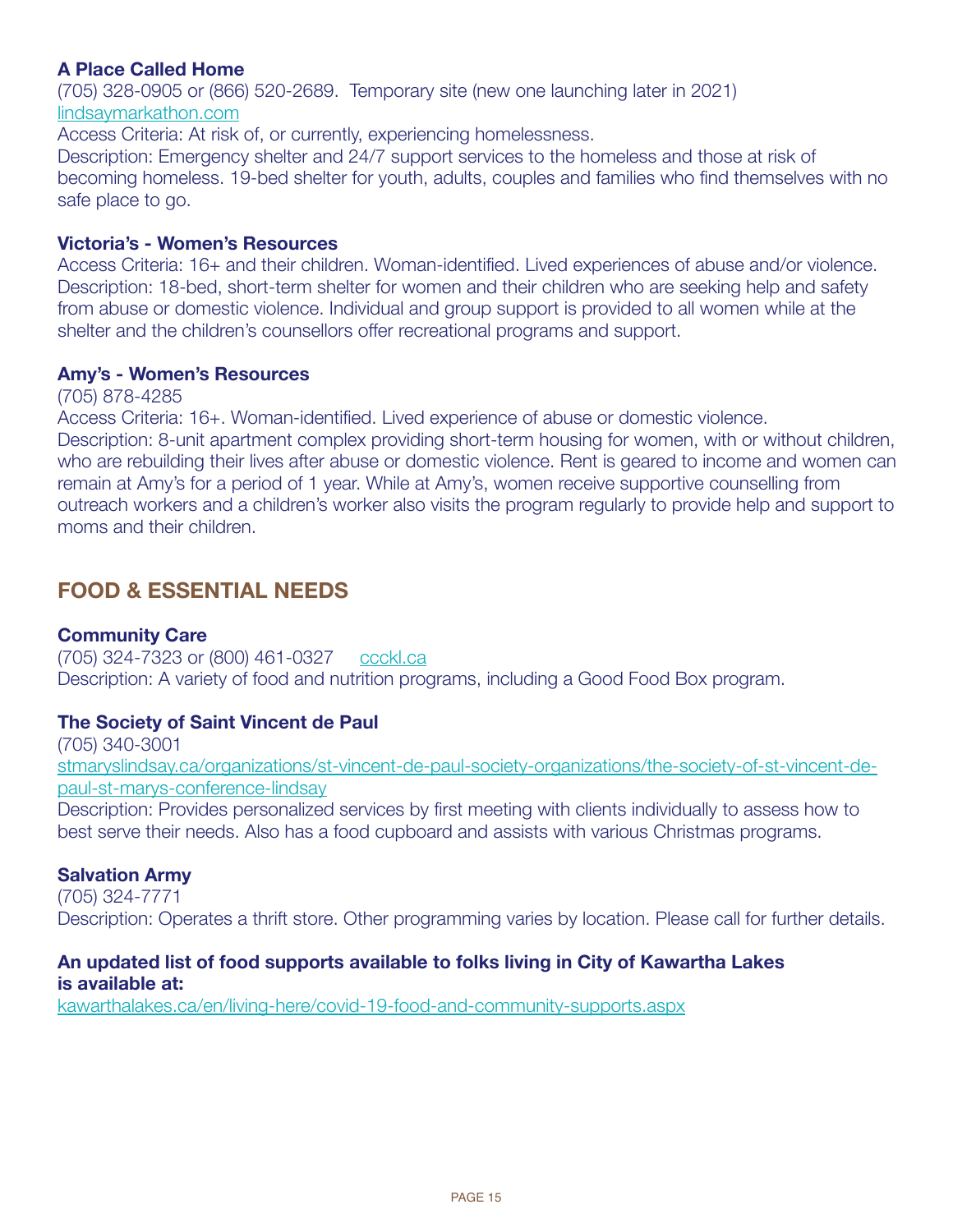### **LEGAL suPPoRt**

### **Community Legal Clinic**

(705) 326-6444 or (800) 461-8953 Access Criteria: Low income. Description: Provides free legal services to people with low income.

### **Family Court support - Women's Resources**

(705) 878-4286 <womensresources.ca> Access Criteria: 16+. Women. Lived experiences of violence and/or abuse. Description: Provides information on family court processes, help with preparing for court proceedings (ex. documentation, accessing Legal Aid), court accompaniment when appropriate, safety planning and referrals.

### **sEttLEMENt AND NEWCoMER suPPoRt**

### **New Canadians Centre**

#### (705) 743-0882 <nccpeterborough.ca>

Access Criteria: Immigrant, refugee, newcomers to Canada.

Description: NCC exists to empower people new to Canada to become full and equal members of Canadian society, and to provide community leadership to ensure cultural integration in a welcoming community. A wide variety of programming is available for community connections, employment, english as a second language, immigration and settlement, and support.

### **CoMMuNitY CoNNECtioNs**

#### **Boys and Girls Clubs of Kawartha Lakes**

(705) 324-4493 <bgckl.com> Description: Offers a wide variety of services to children, youth and families.

#### **New Canadians Centre**

(705) 743-0882 <nccpeterborough.ca> Access Criteria: Immigrant, refugee, newcomers to Canada. Description: A number of programming options to help provide newcomers with community connections.

### **ontario Early Years Centre Haliburton Victoria Brock**

(705) 324-7900 <oeyc.ca>

Access Criteria: 0-6 and their caregivers

Description: Promotes, supports and enables health development of children and families by providing accessible, responsive and educational programs and services for children, parents and caregivers. Provides opportunities for children to play and participate in inquiry-based programs, and support parents and caregivers in their roles.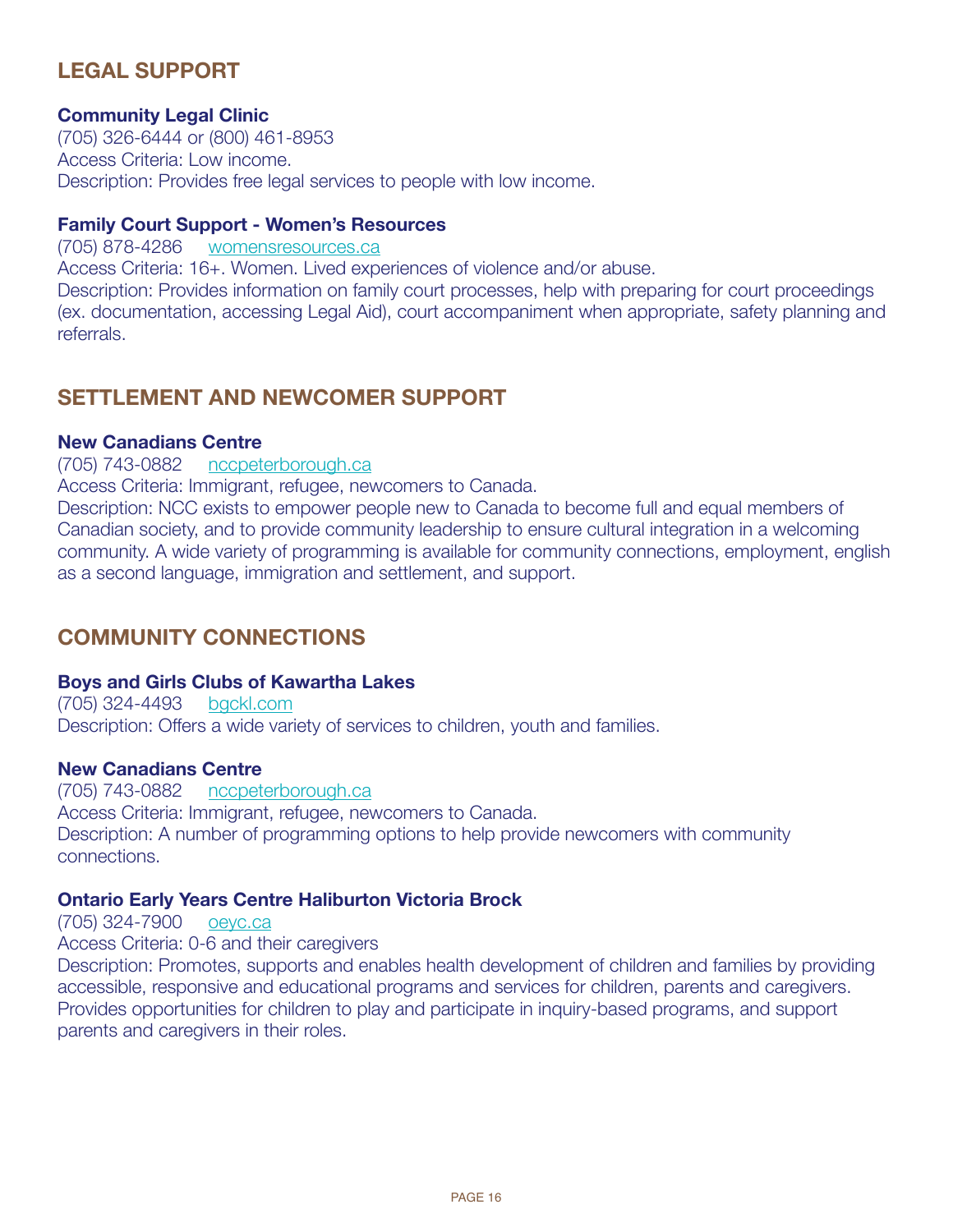# **otHER**

### **Niijkiwendidaa Anishnaabekwewag services Circle**

(705) 741-0900 (800) 663-2696 <niijki.com> Access Criteria: Indigenous (do not need to have status) women and children. Description: Indigenous Healthy Babies Healthy Children program (0-6) Community Training (promoting cultural awareness among non-Indigenous folks).

### **Credit Counselling - CCRC**

(705) 743-2272 <creditcounsellingptbo.ca> Description: Provides help in managing finances and debt.

# **Resources – Northumberland**

### **CRisis suPPoRt**

### **Youthline**

<youthline.ca> Text or call (647) 694-4275. To chat online, visit their website Description: Confidential, non-judgemental and informed peer support for students who identify as LGBTQ+. Telephone, text and chat services available Sunday to Friday, 4pm-9:30pm.

### **Kids Help Phone**

(800) 668-6868 Text: 686868 <kidshelpphone.ca> Description: Confidential 24/7 support service offering professional counselling, information and referrals, as well as volunteer-led, text-based support to young people in English and French.

### **4 County Crisis**

(705) 745-6484 or (866) 995-9933 Description: Confidential 24-hour crisis support

### **ONTX - Ontario Online & Text Crisis Services**

Text 258258 or for online services:<distresscentredurham.com/ontario-online-text-crisis-services> Access Criteria: Available for everyone. Description: Available 2pm-2am daily. Safe, confidential, one-on-one conversation with a highly trained empathic responder is available from your computer, web-based device or phone.

### **Northumberland Hills Hospital - Emergency Room**

### **Telehealth Ontario**

(866) 797-0000 Description: 24/7 access to a Nurse.

### **Kawartha sexual Assault Centre (KsAC)**

24-hour Crisis Support line: (866) 298-7778 Text: (705) 710-5234 Description: Provides support to anyone affected by sexual and/or gender-based violence.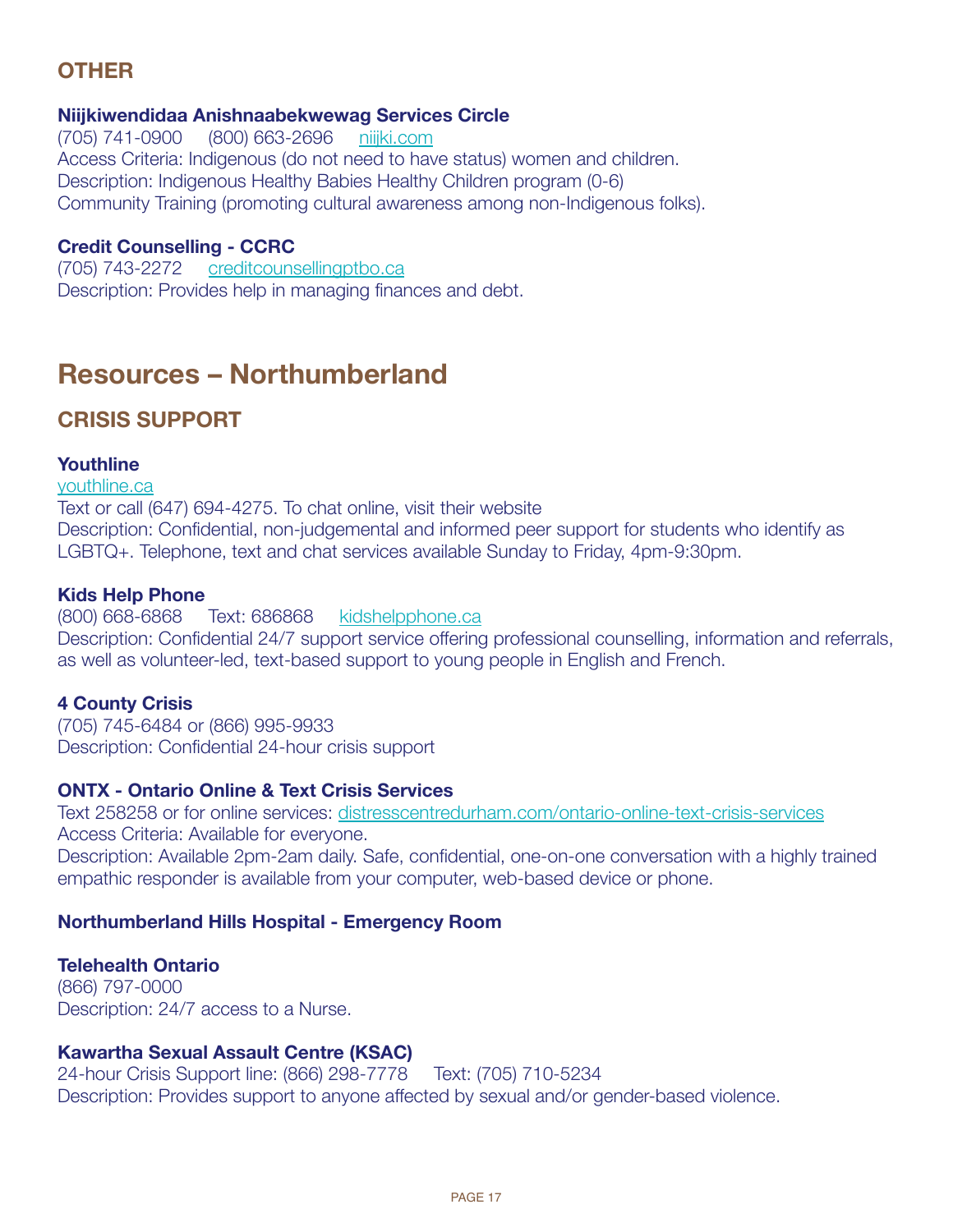### **Assaulted Women's Helpline**

Crisis line (866) 863-0511, TTY (866) 863-7868 <awhl.org> Description: Available 24/7 to all women who have experienced abuse.

### **Anishnaabe Kwewag Gamiig inc. Regional Women's shelter (Alderville)**

(905) 352-3708 (800) 388-5171 Description: 24/7 crisis support line.

### **Cornerstone Family Violence Prevention Centre**

(905) 372-0746 (800) 263-3757 Description: Provides 24/7 support, risk assessment and safety planning for women who are experiencing or at risk of violence.

### **LYNX**

24-hour crisis line (866) 990-9956 Description: Early psychosis intervention program.

### **PRioRitY REsPoNsE**

### **Victims services Peterborough Northumberland**

(888) 822-7729 <victimservicespn.ca>

Access Criteria: All ages. Located in Peterborough and Northumberland Counties. Have experienced harm due to a crime. Self-referral.

Description: Various kinds of support can be accessed that include a breadth of options pursuant to helping someone heal from this experience. The individual is not required to report the crime to police in order to receive support.

### **MENtAL HEALtH**

### **Niijkiwendidaa Anishnaabekwewag services Circle**

(705) 741-0900 (800) 663-2696 <niijki.com> Access Criteria: Indigenous women and children (do not need formal status). Self-referral. Description: Counselling and healing services for women and their families. Short-term and long-term counselling is available.

### **Peterborough Family and Youth Clinic - PRHC**

(705) 876-5114

Access Criteria: 0-17. Referral by a medical practitioner.

Description: A multidisciplinary team providing a wide variety of mental health services to children, youth and their families. If the young person is without a physician, a visit can be made to a walk-in clinic to request an assessment and referral. Will provide services to families from Northumberland Counties whose children require specialized services that are not available in their community.

### **LYNX**

(905) 377-9891 (866) 990-9956 <lynxtracks.ca> Access Criteria: 14-35.

Description: An early psychosis intervention program that helps people who are experiencing a first episode of psychosis get their lives back on track and stay well. They work with individuals and families to identify challenges and develop an individualized treatment plan.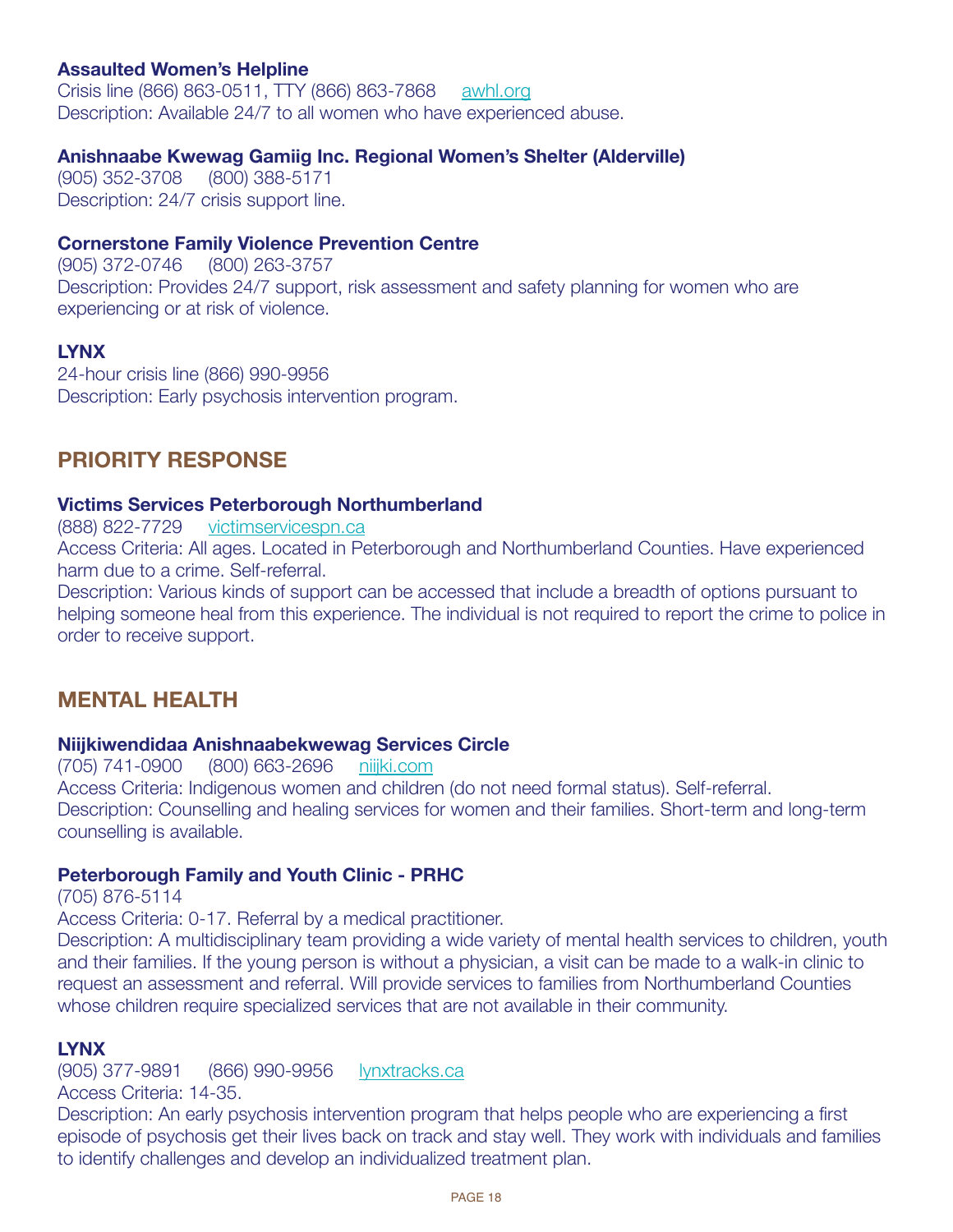### **Kawartha sexual Assault Centre (KsAC)**

(705) 748-5901

Access criteria: 16+ for full service access, ages 12-15 limited services available determined case-bycase. Self-referral.

Description: Provides support to anyone affected by sexual and/or gender-based violence and harm through individual counselling, psychoeducational and therapeutic groups and workshops, advocacy and accompaniment services, crisis support, peer supports, prevention education and professional training.

### **Kinark Child and Family services**

(888) 454-6275 <kinark.on.ca>

Access Criteria: 0-18.

Description: Children's mental health agency offering services in a variety of circumstances for children and youth. Call central intake for more information.

### **Community Mental Health services - Community Collaboration**

(905) 377-9891 or (888) 294-7579

Access Criteria: 16+, though some services exist for 15 and younger. Self referrals accepted, as are referrals from medical professionals and community agencies.

Description: Collaboration with agencies across Northumberland County to provide an extensive collection of community services designed to address any number of concerns, from those related to mental health and well-being, to providing community supports and case management.

### **Northumberland Community Counselling Centre**

<northumberlandccc.com> (905) 372-6318 or (866) 748-5720 Access criteria: All ages. Self-referral. Description: Provides or facilitates counselling, information/education, support and/or advocacy programs for individuals, couples and families.

### **ADDiCtioN**

### **Fourcast**

(905) 377-9111 or (800) 461-1909

Access Criteria: All ages. Self-referral.

Description: Provides support for individuals and family members with alcohol, drug or gambling-related problems through a number of programming options. Individual treatment paths will be determined in consultation with the person accessing services.

### **Alcoholics Anonymous Quinte West**

(866) 951-3711 <quintewestaa.org>

Access Criteria: Self-referral. A desire to stop drinking.

Description: A fellowship of people who share their experience, strength and hope with each other that they may solve their common problem and help others recover from alcoholism.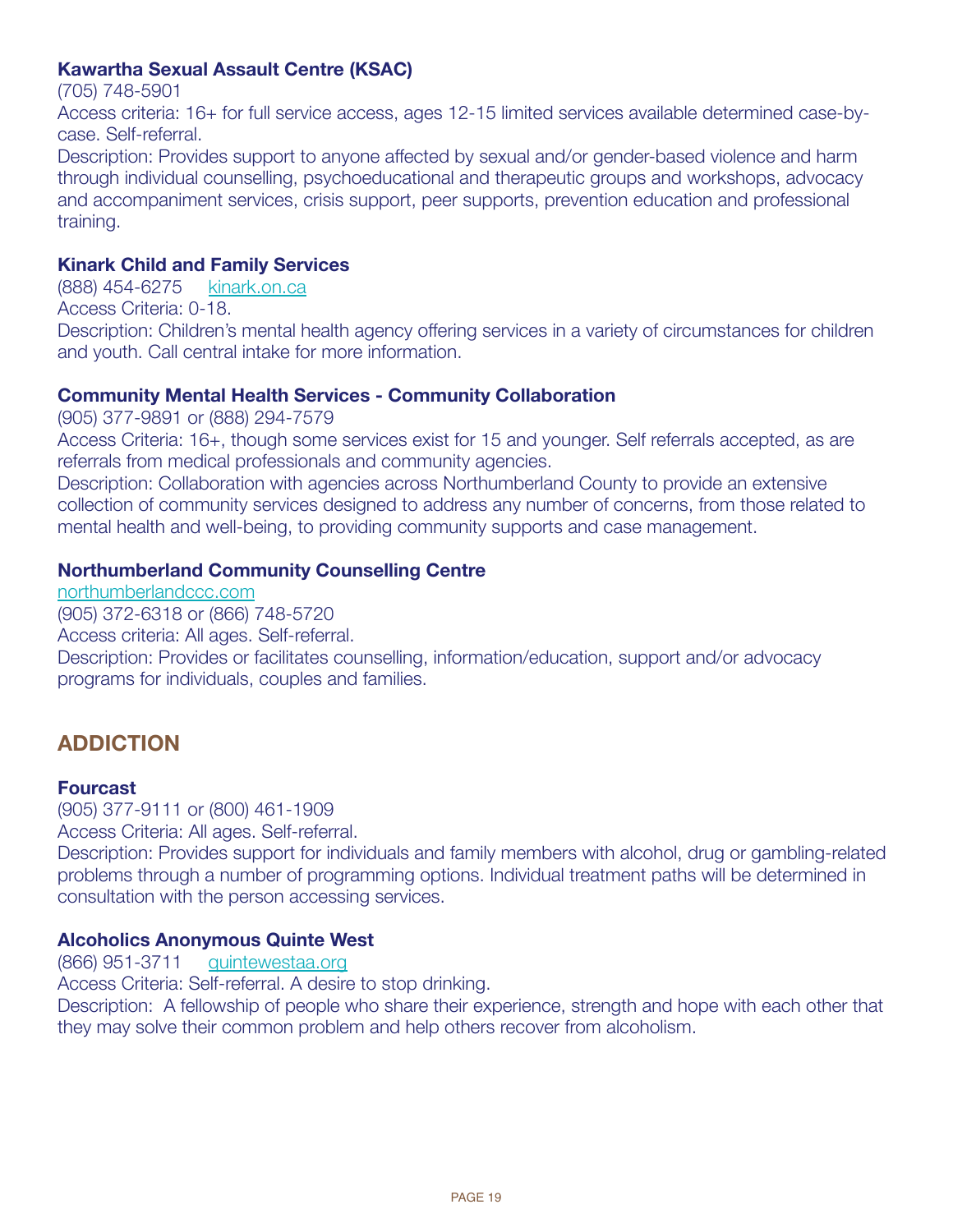### **Narcotics Anonymous**

(888) 811-3887 <orscna.org>

Access Criteria: Self-referral. Anyone who has concerns about their use and abuse of or addiction to substances.

Description: Peer support model where those with shared lived experiences come together to help each other cope and recover from their use of substances.

### **Al-Anon / Alateen**

(888) 425-2666 <al-anon.alateen.on.ca> Access Criteria: Self-referral. Description: Local support groups for family members, friends and/or teens living with or who have been affected by someone's drinking or substance use.

### **HEALtH / MEDiCAL ACCEss**

### **HALo Medical Clinic (Port Hope)**

(905) 885-8686 Description: Walk-in medical clinic to treat minor illness and injuries.

### **List of Northumberland Walk-in Clinics available at:**

<northumberlandnews.com/community-static/3850549-northumberland-walk-in-clinics>

### **Women's Healthcare Centre - PRHC**

(705) 743-4132

Access Criteria: Some services available for all ages and genders. Receptionist will help determine whether or not this is the right service for the person calling.

Description: Focused primarily on women but some services are provided to people of all ages and genders. A wide variety of healthcare services are available that are focused on providing information, support, counselling and treatment to help women prevent health problems and cope with any presenting problems in ways that are informed, person-focused and trauma-informed. Nurses have specialized training to complete assessments of physical harm that may be experienced during an assault. Can self-refer during business hours, though these services can be accessed at any time through the Emergency Department of PRHC.

### **Telehealth Ontario**

(866) 797-0000 Description: 24/7 access to a Nurse.

### **VioLENCE / FAMiLY VioLENCE / PHYsiCAL HARM**

### **Anishnaabe Kwewag Gamiig inc. Regional Women's shelter (Alderville)**

(905) 352-3708 (800) 388-5171

Access Criteria: Women and their children.

Description: Provides a safe, short-term residence for women and their children who are seeking safety from partners, families or selves. Other services offered include residential counselling, child and youth counselling, family violence prevention, Anishnaabe teachings, safety planning, educational programming and walk-in services.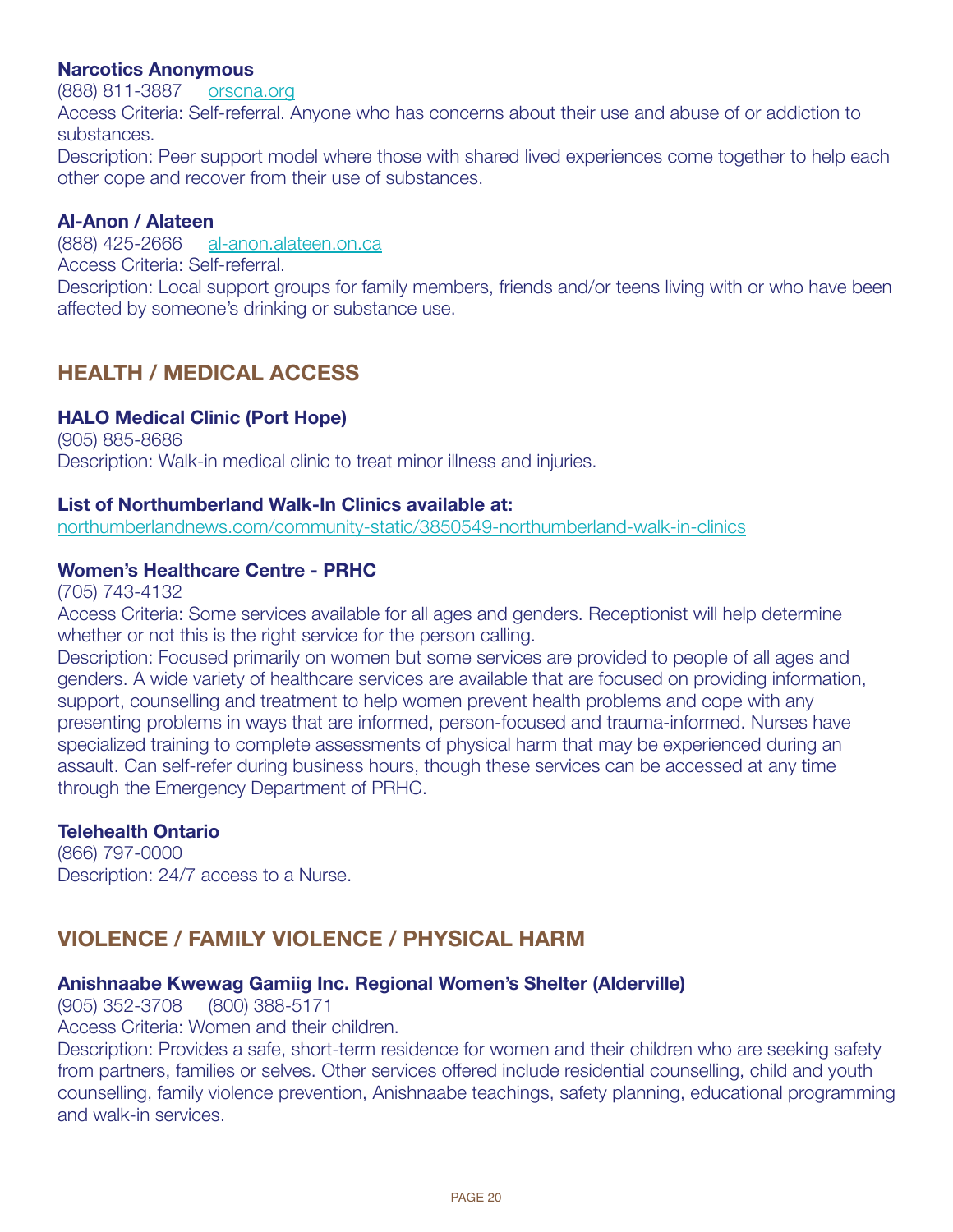### **Cornerstone Family Violence Prevention Centre** <cornerstonenorthumberland.ca>

(905) 372-0746 or (800) 263-3757 for shelter and crisis support, (905) 372-1545 for community and office-based services

Access Criteria: Depends on specific services being sought.

Description: Provides support, risk assessment and safety planning for women who are experiencing or at-risk of violence. A variety of services are available, including counselling, talk and text support, Family Court Support, emergency housing, transitional and second stage housing and housing supports.

### **Kawartha sexual Assault Centre (KsAC)**

(705) 748-5901

Access criteria: 16+ for full service access, ages 12-15 limited services available determined case-bycase. Self-referral.

Description: Provides support to anyone affected by sexual and/or gender-based violence and harm through individual counselling, psychoeducational and therapeutic groups and workshops, advocacy and accompaniment services, crisis support, peer supports, prevention education and professional training.

#### **Victims services Peterborough Northumberland**

#### (888) 822-7729 <victimservicespn.ca>

Access Criteria: All ages. Located in Peterborough and Northumberland Counties. Have experienced harm due to a crime. Self-referral.

Description: Various kinds of support can be accessed that include a breadth of options pursuant to helping someone heal from this experience. The individual is not required to report the crime to police in order to receive support. Self-referral during business hours. If police are involved, they have access to Victim Services 24/7.

#### **Women's Healthcare Centre**

#### (705) 743-4132

Access Criteria: Some services available for all ages and genders. Receptionist will help determine whether or not this is the right service for the person calling. Self-referral via phone during business hours. In more urgent circumstances, the specially trained Women's Health nurses can be accessed through the Emergency Department at PRHC 24/7.

Description: Focused primarily on women but some services are provided to people of all ages and genders, depending on the service required. A wide variety of healthcare services are available that are focused on providing information, support, counselling and treatment to help women prevent health problems and cope with any presenting problems in ways that are informed, person-focused and trauma-informed. Nurses have specialized training to complete assessments of any physical harm that may be experienced during an assault.

#### **Assaulted Women's Helpline**

Crisis line (866) 863-0511, TTY (866) 863-7868 <awhl.org> Description: Available to all women who have experienced abuse.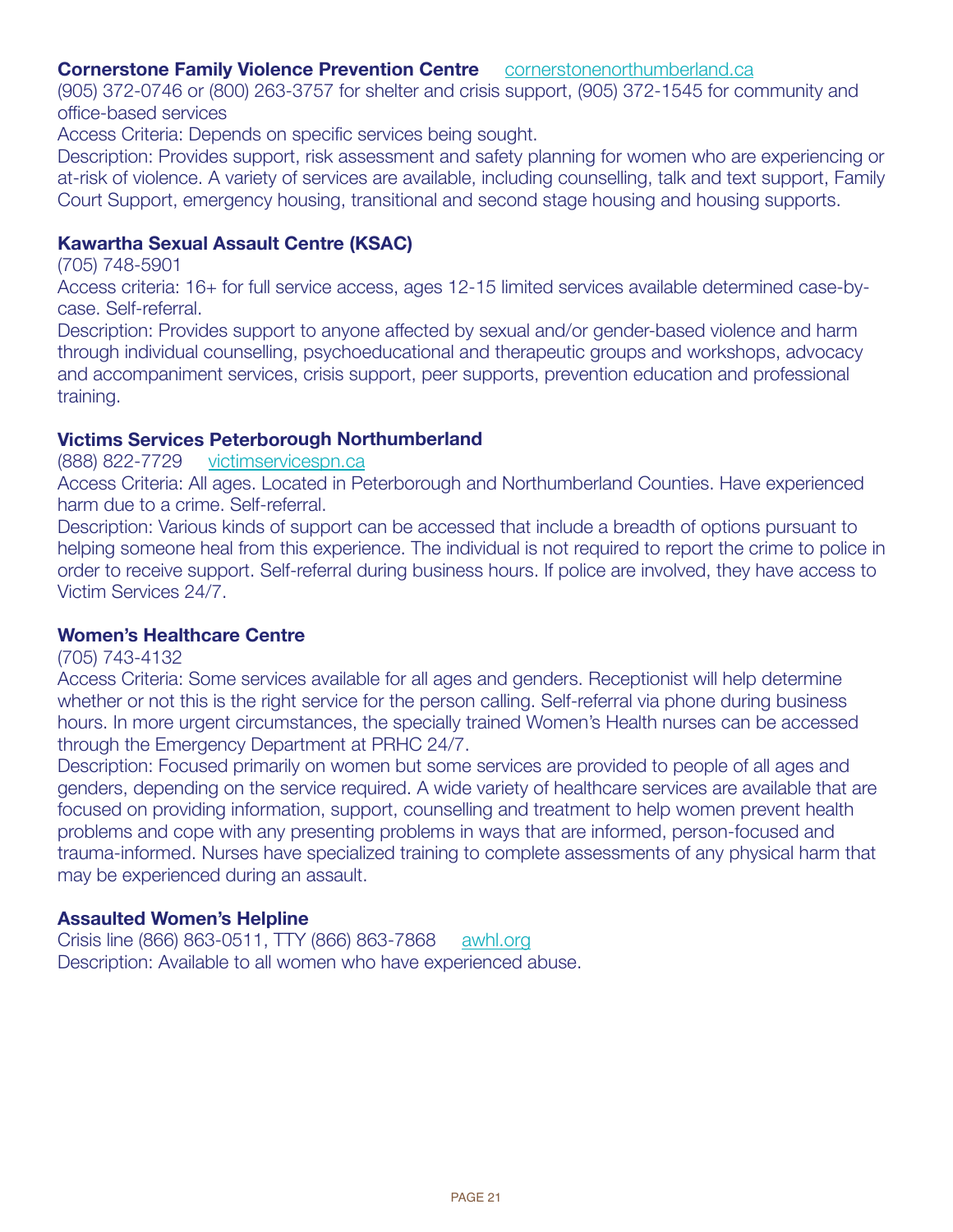### **HousiNG / sHELtER**

### **Niijkiwendidaa Anishnaabekwewag services Circle**

(705)741-0900 (800)663-2696 <niijki.com>

Access Criteria: Indigenous women and children (do not need formal status). Self-referral. Description: Help with various components of housing, including support searching for and finding affordable housing, completing housing applications, viewing apartments, and advocacy on the behalf of the person/family to help overcome barriers related to housing.

### **Cornerstone Cornerstone Family Violence Prevention Centre**

(905) 372-0746 (800) 263-3757 Access Criteria: Depends on specific service sought. Description: Provides emergency housing, transition/second stage housing and has a Family Housing Resource Program.

### **Anishnaabe Kwewag Gamiig inc. Regional Women's shelter (Alderville)**

(905) 352-3708 (800) 388-5171 Access Criteria: Women and their children. Description: Provides a safe, short-term residence for women and their children who are seeking safety from partners, families or themselves.

### **transition House**

(905) 377-0378 Access Criteria: 18+. Description: Emergency shelter. **Warming Room and Cooling Area - Cobourg Police service** (905) 372-2243 Description: Warming room and cooling area with a washroom and shower. For information on resources and supports for people experiencing or at risk of experiencing homelessness, please see:<northumberland.ca/en/living-here/housing-and-shelter.aspx#>

### **FooD & EssENtiAL NEEDs**

### **society of st. Vincent de Paul**

Cobourg (905) 373-9391 Description: Provides emergency food vouchers to families in need.

Port Hope (905) 885-2940 Description: Provides emergency assistance with food, vouchers, clothing or furniture.

Salvation Army Cobourg (905) 373-9440 <sallyann.ca> Port Hope (905) 885-2323

Description: Provides an array of services for people in need. Emergency services include food cupboard, vouchers for food, clothing and household items, as well as providing assistance getting other essential needs met (ex. help gaining emergency housing, access to essential medical needs). Services also include: lunch programs, mobile outreach, coats for kids, Christmas assistance, JumpStart sports assistance and emergency disaster assistance.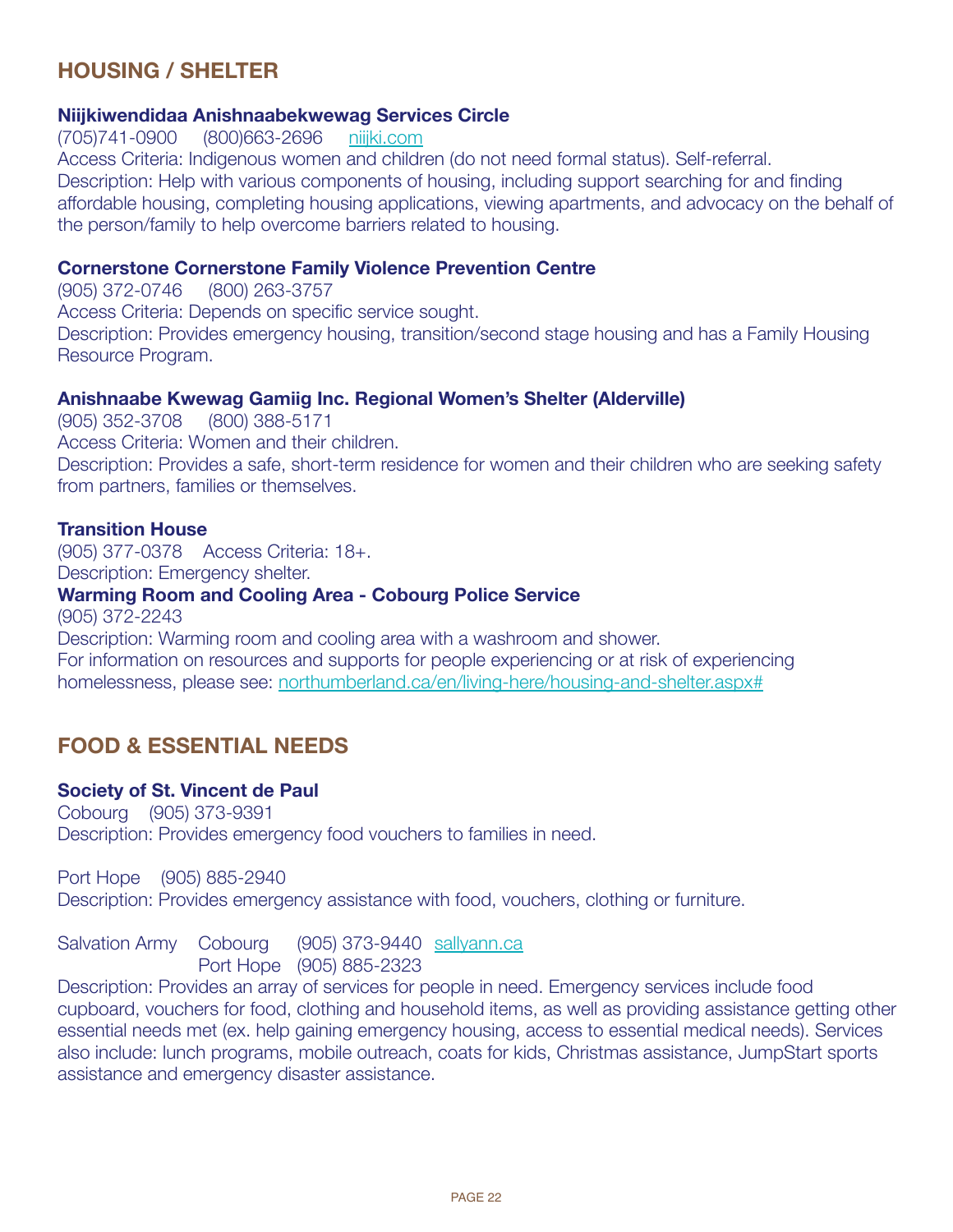**Visit** <foodhelpnorthumberland.cioc.ca> **to enter relevant search parameters and learn what relevant food supports are available in your specific area of Northumberland.**

**Food banks and community food programs in Northumberland county list:**

[centraleasthealthline.ca/listServicesDetailed.aspx?id=10572&region=NorthumberlandCounty](centraleasthealthline.ca/listServicesDetailed.aspx?id=10572®ion=NorthumberlandCounty)

### **LEGAL suPPoRt**

### **the Legal Centre**

(905) 373-4464 (800) 850-7882 <thehelpandlegalcentre.ca> Access Criteria: Low income. Description: Provides free and confidential legal advice and help to the residents of Northumberland County.

### **Family Court support - Cornerstone Family Violence Prevention Centre**

(905) 372-1545

Access Criteria: 18+. Experience of family violence.

Description: Provides support through the family court processes, including accompaniment to legal appointments and court, information to help about the family court system, help understanding and filling out court paperwork, appropriate referrals and safety planning.

### **SETTI EMENT AND NEWCOMER SUPPORT**

### **New Canadians Centre**

(705) 743-0882 <nccpeterborough.ca>

Access Criteria: Immigrant, refugee, newcomers to Canada.

Description: NCC exists to empower people new to Canada to become full and equal members of Canadian society, and to provide community leadership to ensure cultural integration in a welcoming community. A wide variety of programming is available for community connections, employment, english as a second language, immigration and settlement, and support.

### **CoMMuNitY CoNNECtioNs**

### **Early on**

Access Criteria: Families with child(ren) 0-6

Description: Free, high quality programs for families and children from birth to 6 years old. Learn and play with your child, meet people and get advice from early childhood professionals. Check out: <ontario.ca/page/find-earlyon-child-and-family-centre> to find one closest to you.

### **CMHA - Canadian Mental Health Association**

### (705) 748-6711 <cmhahkpr.ca>

Description: Offers a family support group called Journeying Together in Northumberland for caregivers of individuals living with mental health concerns.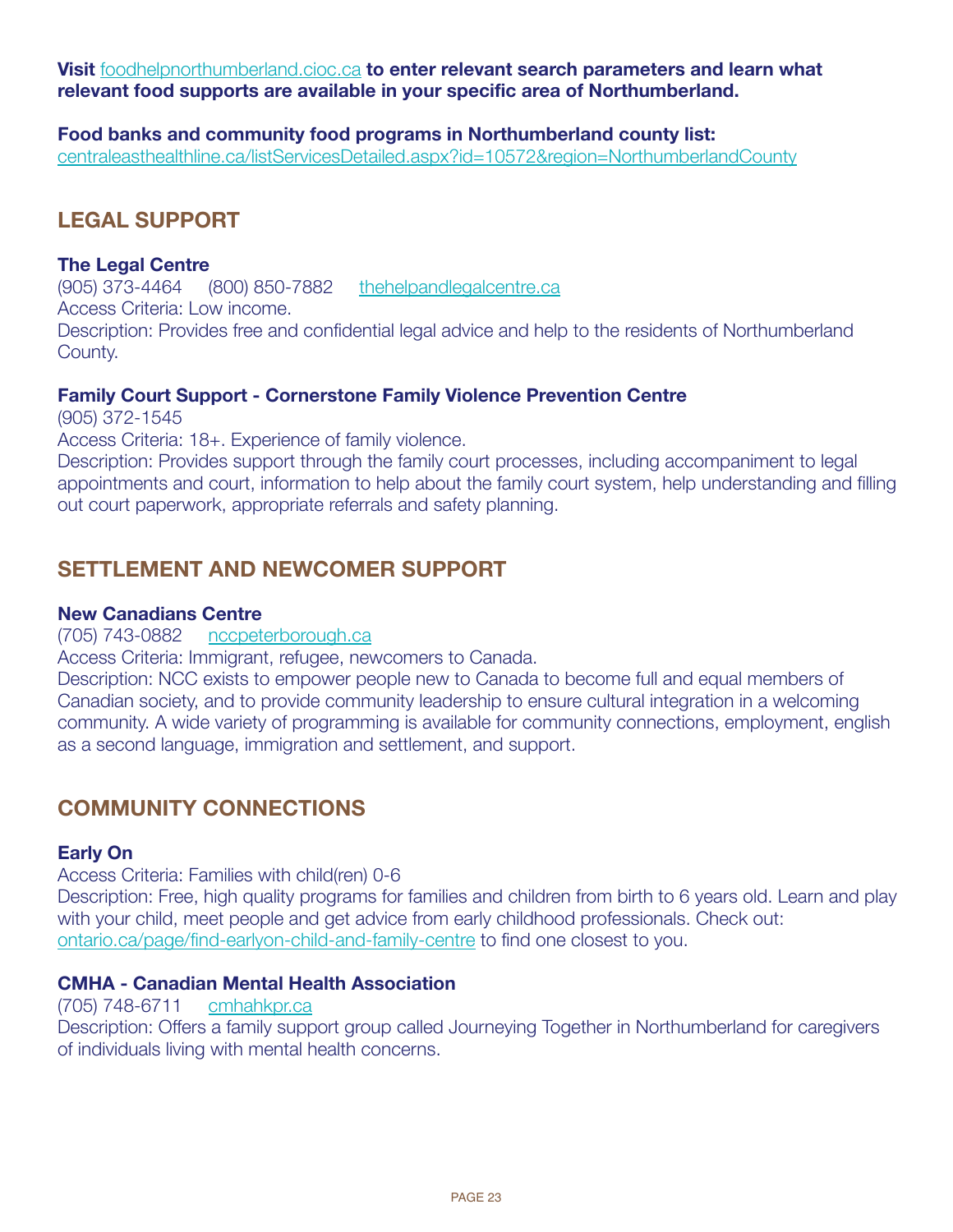# **otHER**

### **Niijkiwendidaa Anishnaabekwewag services Circle**

(705) 741-0900 (800) 663-2696 <niijki.com> Access Criteria: Indigenous (do not need to have status) women and children. Self-referral. Description: Indigenous Healthy Babies Healthy Children program (0-6) Community Training (promoting cultural awareness among non-Indigenous folks)

### **Credit Counselling - CCRC**

(705) 743-2272 <creditcounsellingptbo.ca> Description: Provides help in managing finances and debt.

# **Resources – Clarington**

### **CRisis suPPoRt**

### **Youthline**

youthline.ca Text or call (647) 694-4275. To chat online, visit their website. Description: Confidential, non-judgemental and informed peer support for students who identify as LGBTQ+. Telephone, text and chat services available Sunday to Friday, 4pm-9:30pm.

### **Kids Help Phone**

(800) 668-6868 Description: Confidential 24/7 support service offering professional counselling, information and referrals, as well as volunteer-led, text-based support to young people in English and French.

### **Distress Centre Durham**

<distresscentredurham.com> Distress Line: (905) 430-2522 (800) 452-0688 Pride Line: (855) 877-7433 (available 6-10pm) Description: 24/7 telephone support.

### **ONTX - Ontario Online & Text Crisis Services**

Text 258258 or for online services:<distresscentredurham.com/ontario-online-text-crisis-services> Description: Available 2pm-2am daily. Safe, confidential, one-on-one conversation with a highly trained empathic responder is available from your computer, web-based device or phone.

### **Durham Mental Health services**

(905) 666-0483 (800) 742-1890

Description: 24/7 telephone services available to the individual in crisis and/or their support system. A community visit by the mobile crisis team can be arranged, as can follow-up support. Crisis beds and mental health safe beds are also available.

### **Lakeridge Health Hospitals - emergency rooms** <lakeridgehealth.on.ca/en/index.asp>

### **Telehealth Ontario**

(866) 797-0000 Description: 24/7 access to a Nurse.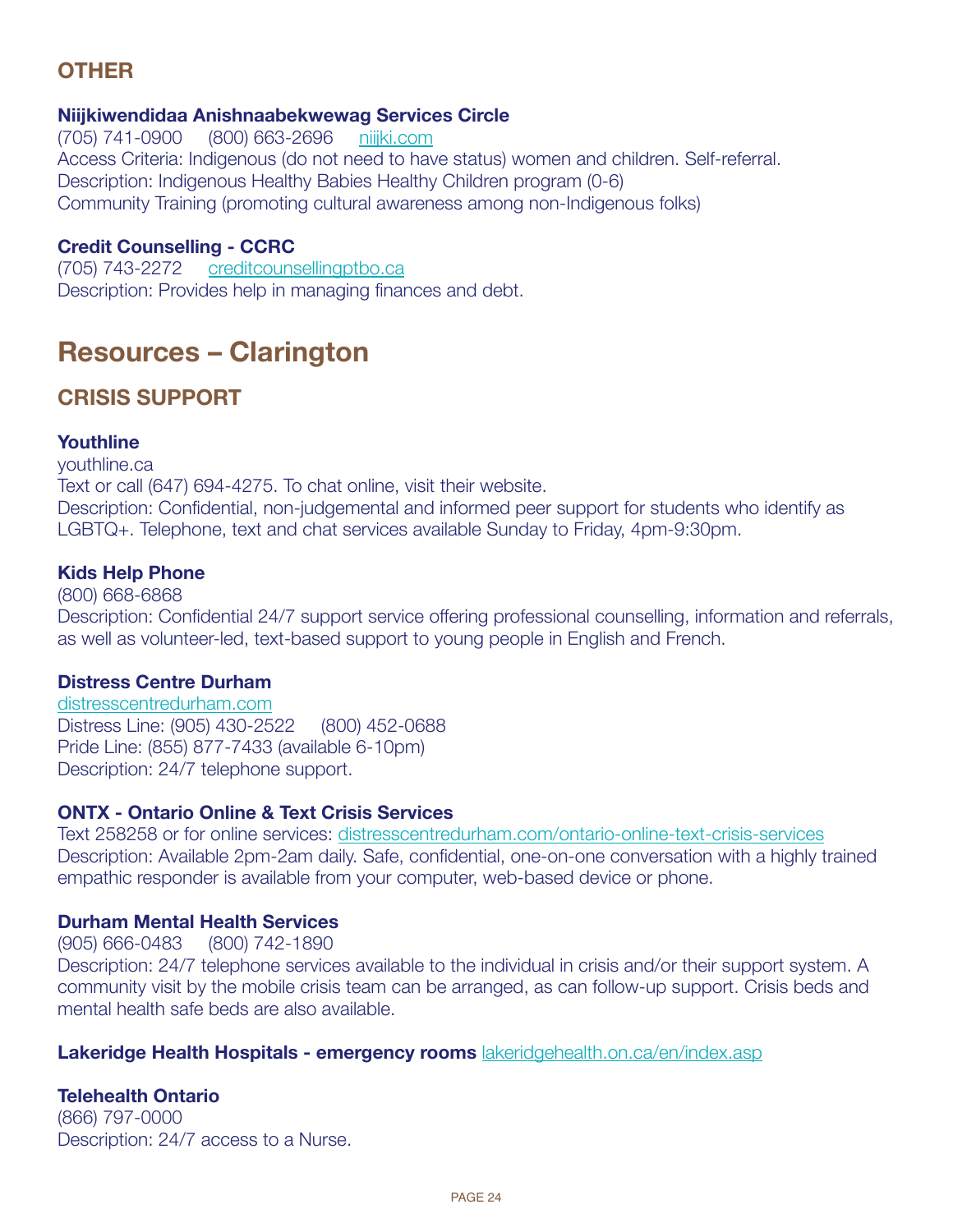### **Durham Rape Crisis Centre (DRCC)**

24-hour Crisis and Support Line (905) 668-9200

Description: Confidential, nonjudgemental support and information to anyone that has experienced any form of sexual violence in their lives. Family, partners or friends supporting a sexual violence survivor may also call the line for support.

| <b>Bethesda House</b> | <b>Bowmanville</b> | $(905)$ 623-6045 | (800) 338-3397   |
|-----------------------|--------------------|------------------|------------------|
| <b>Denise House</b>   | Oshawa             | $(905)$ 728-7311 | (800) 263-3725   |
| <b>Y's WISH</b>       | Oshawa             | $(905)$ 576-2997 | (888) 576-2997   |
| <b>Herizon House</b>  | Ajax               | $(905)$ 426-1064 | $(866)$ 437-4066 |

Description: Trained and experienced counsellors in each of these organizations are available to take calls 24/7 helping women dealing with abuse and violence identify their options and resources.

### **Assaulted Women's Helpline**

Crisis line (866)863-0511, TTY (866)863-7868 <awhl.org> Description: Available to all women who have experienced abuse.

### **310 CoPE**

### Toll free: 1 (855) 310-COPE (2673) or TTY: 1 (866) 323-7785

Description: Specialized after-hours crisis support and referrals for children, youth and families. Must be calling with concerns regarding a child/youth under the age of 18. Parents/guardians are welcome to call with or without their child/youth present.

### **PRioRitY REsPoNsE**

#### **Victims services of Durham Region**

(905) 721-4226

Description: Support for anyone who has experienced harm due to a crime or tragic circumstance. Services can be accessed whether or not the individual chooses to press charges. There are a variety of services that can be accessed pursuant to helping someone heal from this experience. Can self-refer during business hours. Police can refer and help someone gain access 24/7.

### **MENtAL HEALtH**

#### **Niijkiwendidaa Anishnaabekwewag services Circle**

(705) 741-0900 (800) 663-2696 <niijki.com> Access Criteria: Indigenous women and children (do not need formal status). Self-referral. Description: Counselling and healing services for women and their families. Short-term and long-term counselling is available.

#### **Catholic Family Services Durham**

(905) 725-3513 (877) 282-8932 [cfsdurham.com/english/Index\\_1.html](cfsdurham.com/english/Index_1.html) Access Criteria: Individuals, couples and families, regardless of religious beliefs. Description: Provides clinical therapy and psychoeducational counselling and support.

### **CMHA - Canadian Mental Health Association Durham**

(905) 436-8760 Access Criteria: 16+. Self-referral. Description: System navigation and case management support.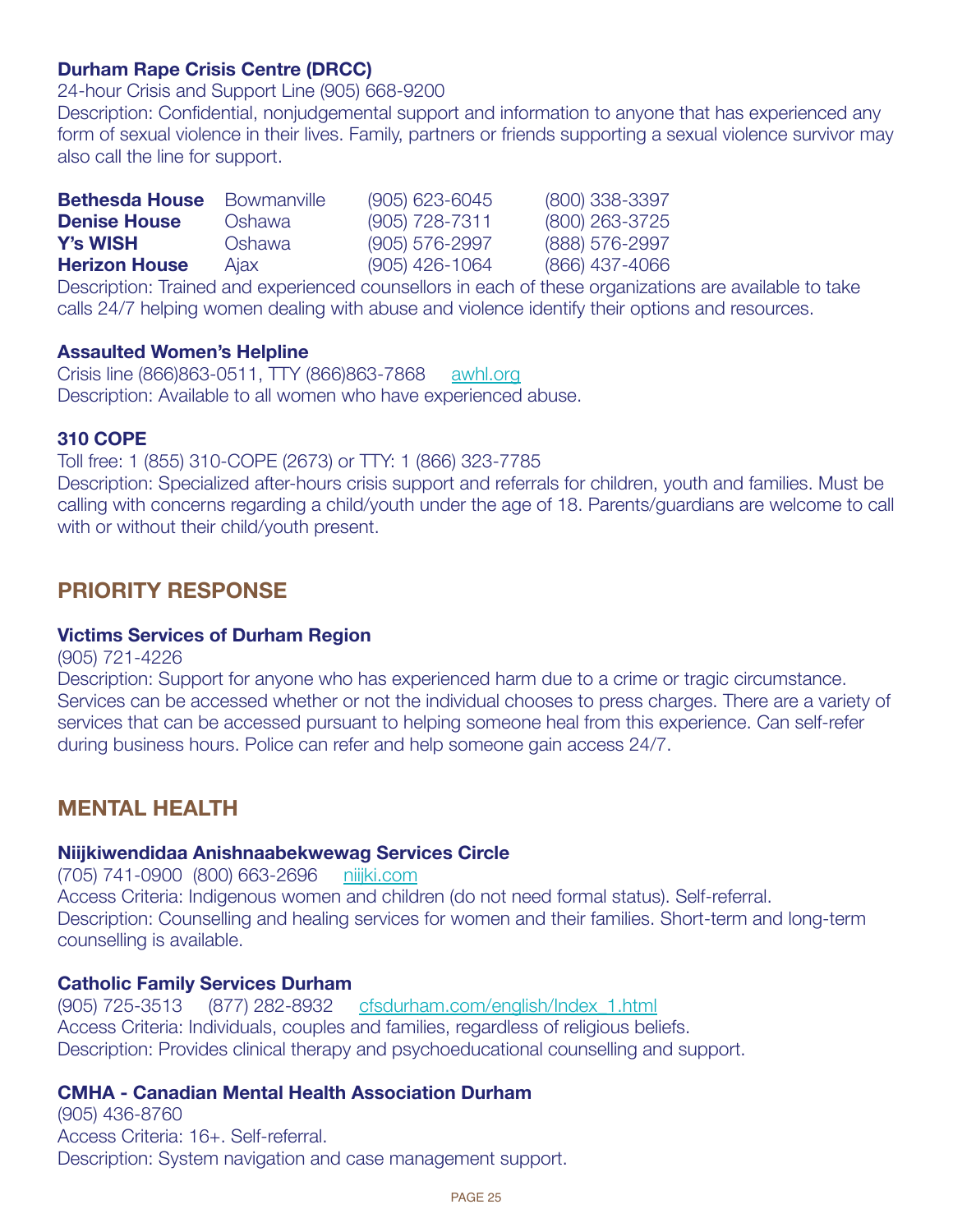### **Kinark Child and Family services**

(888) 454-6275 <kinark.on.ca> Access Criteria: 0-18. Description: Children's mental health agency offering services in a variety of circumstances for children and youth. Call central intake for more information.

### **Lakeridge Health**

<lakeridgehealth.on.ca/en/index.asp> Description: Offers a wide range of services for all ages. See the website for more information.

### **Durham Rape Crisis Centre (DRCC)**

(905) 444-9672 <drcc.ca>

Description: Confidential, nonjudgemental support and information to anyone that has experienced any form of sexual violence, as well as family, partners or friends supporting a sexual violence survivor. A variety of services exist, including individual counselling, group counselling, counselling for support people of survivors and advocacy and accompaniment services.

### **ADDiCtioN**

### **Pinewood Centre - Lakeridge Health Bowmanville**

(905) 721-4747 x3

Access Criteria: 12+. Concerns related to their alcohol use, substance use, concurrent mental health concerns and/or gambling (or are impacted by that of a caregiver).

Description: Provide a range of treatment services focused on harm reduction, including residential withdrawal management services, residential treatment services, structured community based individual and group services, and walk-in and telephone support.

### **Alcoholics Anonymous oshawa**

(905) 728-1020 <aadurham.org>

Access Criteria: Self-referral. A desire to stop drinking.

Description: A fellowship of people who share their experience, strength and hope with each other that they may solve their common problem and help others recover from alcoholism.

### **Narcotics Anonymous**

(888)811-3887 <orscna.org> <cloana.org>

Access Criteria: Self-referral. Anyone who has concerns about their use and abuse of or addiction to substances.

Description: Peer support model where those with shared lived experiences come together to help each other cope and recover from their use of substances.

### **Al-Anon / Alateen**

(888) 425-2666 <al-anon.alateen.on.ca>

Access Criteria: Self-referral.

Description: Local support groups for family members, friends and/or teens living with or who have been affected by someone's drinking or substance use.

### **Health / Medical Access**

A list of walk-in and urgent care clinics in Clarington can be found at: <www.durhamregion.com/community-story/5324355-durham-region-walk-in-urgent-care-clinics/>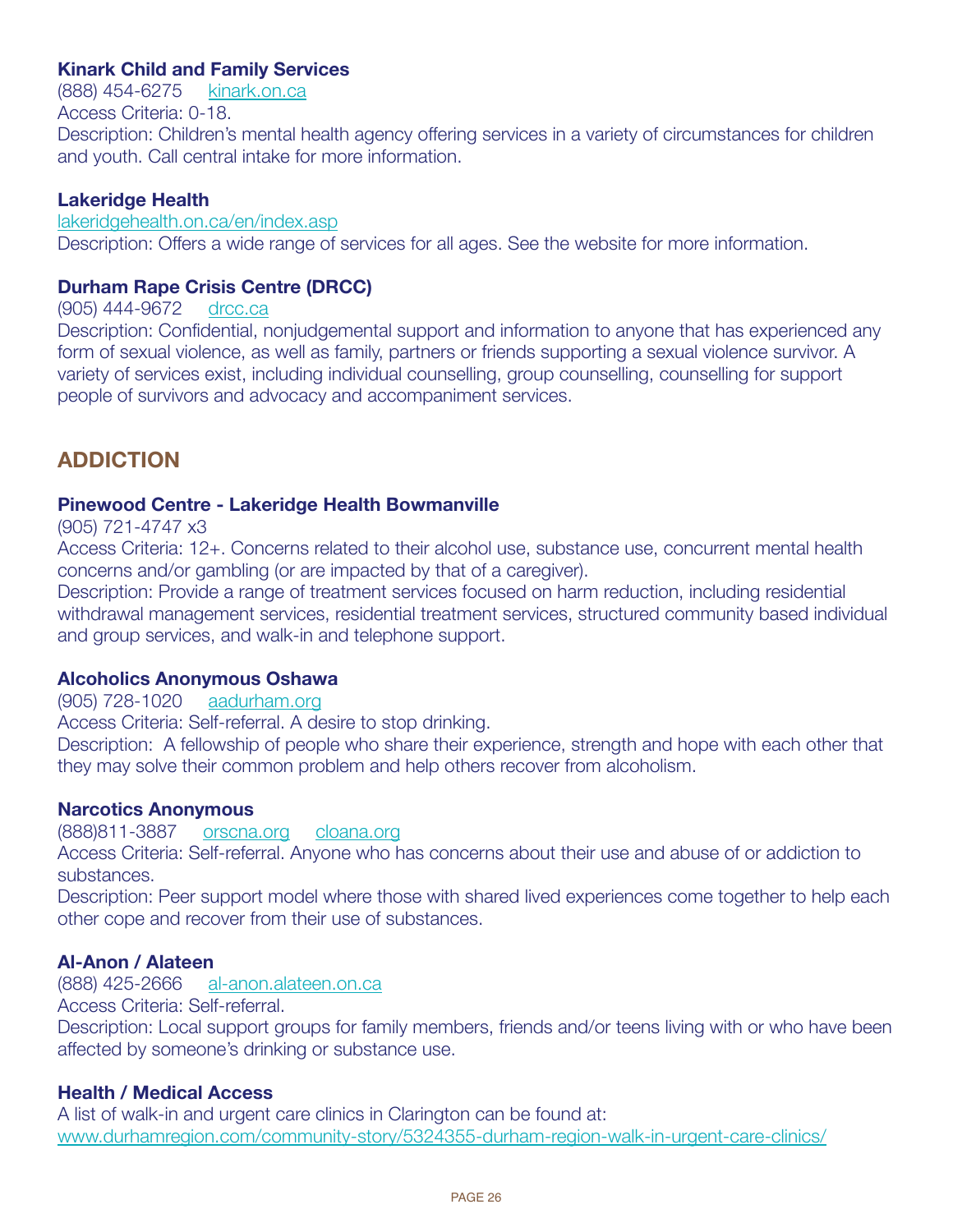### **sexual Health Clinic - Durham Public Health**

(905) 668-2020 (800) 841-2729 <durham.ca/en/health-and-wellness/sexual-health.aspx> Description: Provides medical support and information surrounding all aspects of sexual health.

### **sexual Assault Care Centre - Lakeridge Health oshawa**

(905) 576-8711 x3286 Description: Sexual assault/domestic violence nurses are available to support people of all ages who have experienced sexual violence and those 16+ who have experienced domestic or sexual violence. They can be accessed 24/7 through the emergency department at Lakeridge Health Oshawa.

### **Telehealth Ontario**

(866) 797-0000 Description: 24/7 access to a Nurse.

### **VioLENCE / FAMiLY VioLENCE / PHYsiCAL HARM**

### **Bethesda House (Bowmanville)**

(905) 623-6045 <bethesdahouse.ca>

Access Criteria: Women, youth and children who have experienced gender-based and/or family violence.

Description: Provide a range of services designed to help women and young people cope with the harm they've experienced. Services include emergency housing, crisis support, transitional support and housing, community counselling and support, youth programming and community education.

### **Denise House (oshawa)**

#### (800) 263-3725 <thedenisehouse.com>

Access Criteria: Women and children, special youth programming available for ages 5-18. Description: Offers a range of services to assist women and children impacted by violence, including emergency housing, crisis line, support and crisis counselling and a community child and youth worker.

### **YWCA Durham (oshawa)**

#### (905) 576-6356 <ywcadurham.org>

Access Criteria: Women, children, youth and families

Description: Provides a variety of services designed to promote the well-being of those they serve. Services include crisis line, emergency shelter, transitional and outreach support, long term counselling, second stage housing, interim housing, supportive housing, recreation and a thrift shop.

### **Herizon House (Ajax)**

(905) 426-1064 <herizonhouse.com> Access Criteria: Women 16+ who have experienced violence, and their children. Description: Emergency shelter, crisis line, outreach crisis counselling and transitional support are available.

### **Assaulted Women's Helpline**

Crisis line (866) 863-0511, TTY (866) 863-7868 <awhl.org> Description: Available to all women who have experienced abuse.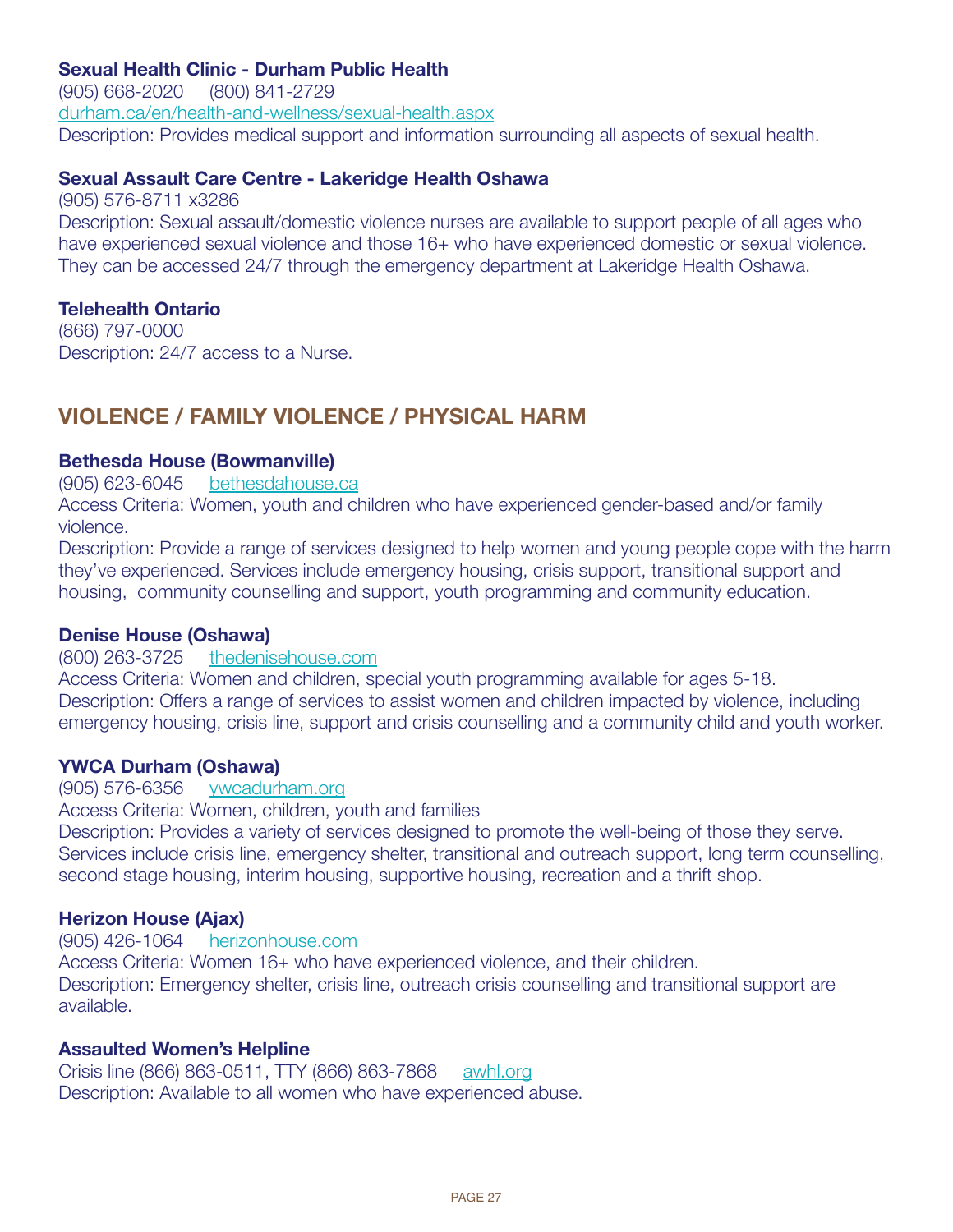### **sexual Assault Care Centre - Lakeridge Health oshawa**

(905) 576-8711 x3286

Description: Sexual assault/domestic violence nurses are available to support people of all ages who have experienced sexual violence and those 16+ who have experienced domestic or sexual violence. They can be accessed 24/7 through the emergency department at Lakeridge Health Oshawa.

### **Victims services of Durham Region**

(905) 721-4226

Description: Support for anyone who has experienced harm due to a crime or tragic circumstance. Services can be accessed whether or not the individual chooses to press charges. There are a variety of services that can be accessed pursuant to helping someone heal from this experience. Can self-refer during business hours. Police can refer and help someone gain access 24/7.

### **HousiNG / sHELtER**

### **Niijkiwendidaa Anishnaabekwewag services Circle**

(705) 741-0900 (800) 663-2696 <niijki.com> Access Criteria: Indigenous women and children (do not need formal status). Self-referral. Description: Help with various components of housing, including support searching for and finding affordable housing, completing housing applications, viewing apartments, and advocacy on the behalf of the person/family to help overcome barriers related to housing.

### **Bethesda House (Bowmanville)**

(800) 338-3397 <bethesdahouse.ca> Access Criteria: Women, youth and children who have experienced gender-based and/or family violence. Description: Provides emergency shelter and assistance finding transitional housing.

### **Denise House (oshawa)**

(800 )263-3725 <thedenisehouse.com> Access Criteria: Women and their children. Description: Emergency housing.

### **YWCA Durham (oshawa)**

(888) 576-2997 <ywcadurham.org> Access Criteria: Women, children, youth and families. Description: Emergency shelter, second stage housing, interim housing and supportive housing.

### **Herizon House (Ajax)**

(866) 437-4066 <herizonhouse.com> Access Criteria: Women 16+ who have experienced violence, and their children. Description: Emergency shelter.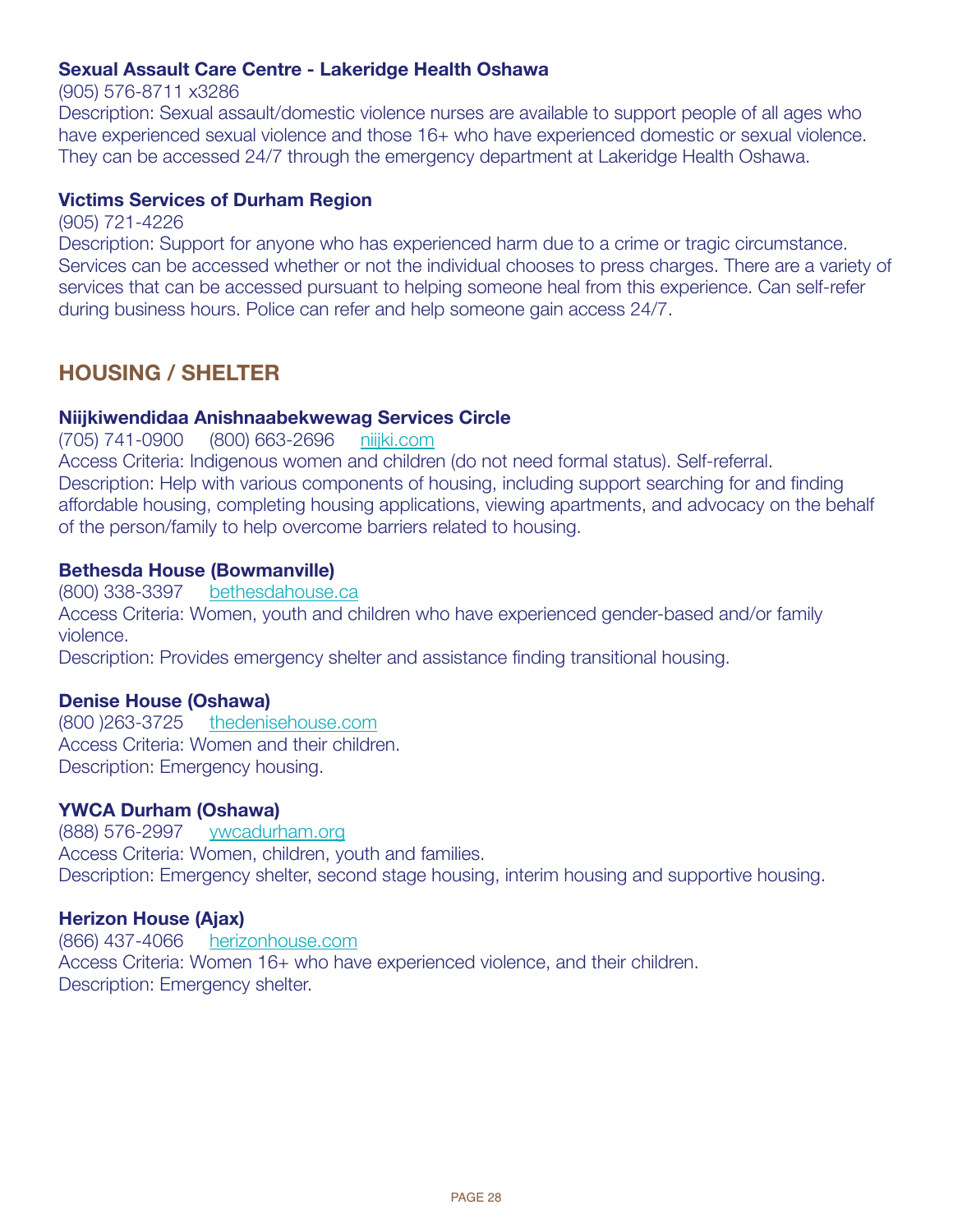### **Durham Youth services**

(905) 239-9477 <durhamyouth.com> Description: Provide a variety of programs for youth experiencing, or at risk of experiencing, homelessness. Services include: Emergency Housing Transitional Housing Homelessness Prevention Housing First for Youth (HR4Y) Fresh Start Kits

#### **For housing-related resources in the Durham Region, check out:**

[https://www.durham.ca/en/living-here/housing-outreach-and-eviction-prevention.aspx](https://www.durham.ca/en/living-here/housing-outreach-and-eviction-prevention.aspx ) 

#### **For listings of emergency shelters in the Durham Region, check out:**

<https://www.durham.ca/en/living-here/emergency-shelters.aspx>

#### **Housing Help Durham - Community Development Council Durham**

(905) 686-2661 <cdcd.org/housing> Description: Provides a variety of supports to assist with housing searches, including advocacy and mediation.

### **FooD & EssENtiAL NEEDs**

#### **st. Vincent de Paul**

(905) 623-7941 <lakeshore.ssvp.on.ca> Description: Offers a home visit program, food hampers and vouchers for clothing and household items. They also run a thrift store and offer a food bank (at St. Joseph's Church in Bowmanville (905) 623-6371).

#### **salvation Army**

Church and Office (905) 623-3761 Thrift Store (905) 623-3217 Description: Specific programming varies by location. Please call for more information.

#### **Clarington East Food Bank**

(905) 987-1418 <claringtoneastfoodbank.ca> Description: Emergency food. Open Tuesdays and Thursdays 11-2.

#### **Food banks in the Durham Region - please find list and contact numbers here:**

<durham.ca/en/living-here/food-banks.aspx>

### **LEGAL suPPoRt**

#### **Durham Community Legal Clinic**

(905) 728-7321 <durhamcommunitylegalclinic.ca> Access Criteria: Low income residents of Durham region. Description: Provides free legal services for a wide variety of legal issues.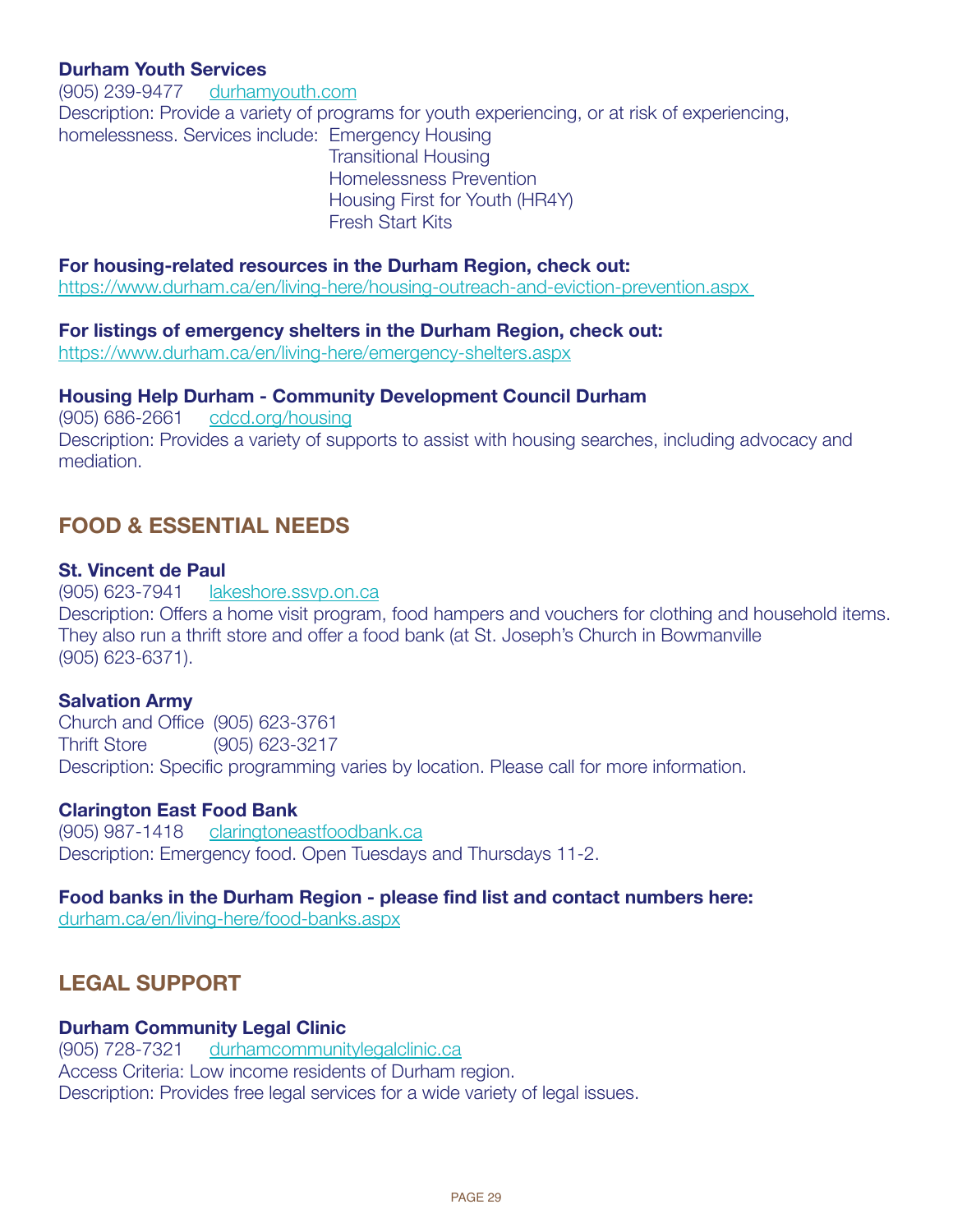### **sEttLEMENt AND NEWCoMER suPPoRt**

### **Welcome Centre Immigrant Services**

(877) 761-1155 <welcomecentre.ca> Description: Provides a broad range of services to immigrants in Durham and York Regions designed to help them integrate economically and socially into Canada. Services include: Settlement and Integration Services Employment Supports Accreditation Qualification and Information Services Language Interpretation Supports

E-Learning Language Classes

English Language Training

### **CoMMuNitY CoNNECtioNs**

#### **Clarington Youth Centres**  $(905)$   $(900)$   $(904)$  the first

| (905) 623-6814 thefirehouse.ca                                                  |           |                              |  |  |
|---------------------------------------------------------------------------------|-----------|------------------------------|--|--|
| 3 locations - Firehouse Youth Centre Bowmanville                                |           | $(905)$ 623-6814 $\times$ 36 |  |  |
| The Loft                                                                        | Courtice  | $(905)$ 623-6814 $\times$ 28 |  |  |
| The NYC                                                                         | Newcastle | $(905)$ 623-6814 $\times$ 37 |  |  |
| Description: Free, supervised drop-in recreational programming for youth 12-18. |           |                              |  |  |

Description: Free, supervised drop-in recreational programming for youth 12-18. A variety of resources and activities are available.

### **Big Brothers Big sisters Clarington**

(905) 623-6626 <clarington.bigbrothersbigsisters.ca> Description: Creates individual and group mentoring relationships amongst adults and youth.

#### **For ideas about recreation activities available in Clarington, please see:**

<clarington.net/en/be-active/Recreation-Programs.asp>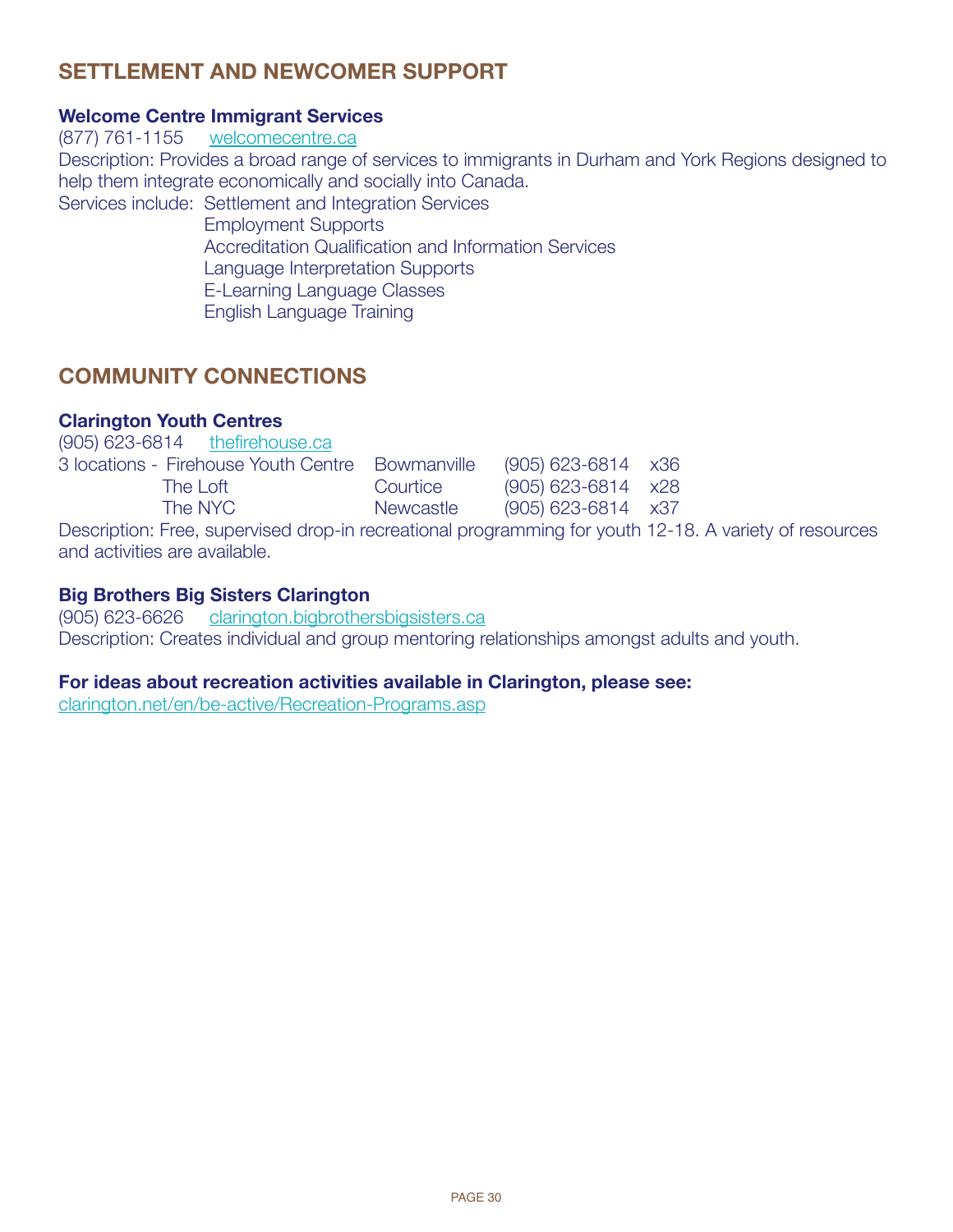# **OTHER**

### **Niijkiwendidaa Anishnaabekwewag services Circle**

(705) 741-0900 (800)663-2696 <niijki.com> Access Criteria: Indigenous (do not need to have status) women and children. Self-referral. Description: Indigenous Healthy Babies Healthy Children program (0-6) Community Training (promoting cultural awareness for non-Indigenous folks)

### **Distress Centre Durham**

(905) 430-3511 <distresscentredurham.com> Distress Line: (905) 430-2522 (800) 452-0688 Pride Line: (855)87PRIDE (77433) Description: 24/7 telephone support. Services available: 24-hour Telephone Helpline Service ONTX - Text and Web-based Crisis Service Crisis Call-Out Program Community Contact Call-Out Program Suicide Survivor Call-Out Program Resource Centre Suicide/Homicide Survivor Support Groups Adolescent Suicide Awareness Community Training and Education

### **Durham Mental Health services**

(905) 666-0831 (855) 888-3647 <dmhs.ca> Access Criteria: 16+. Services available: Crisis Response Residential Programs Community Support Program Justice Initiatives Family Support Consumer Survivor Initiatives Seniors Support Program Training and Education